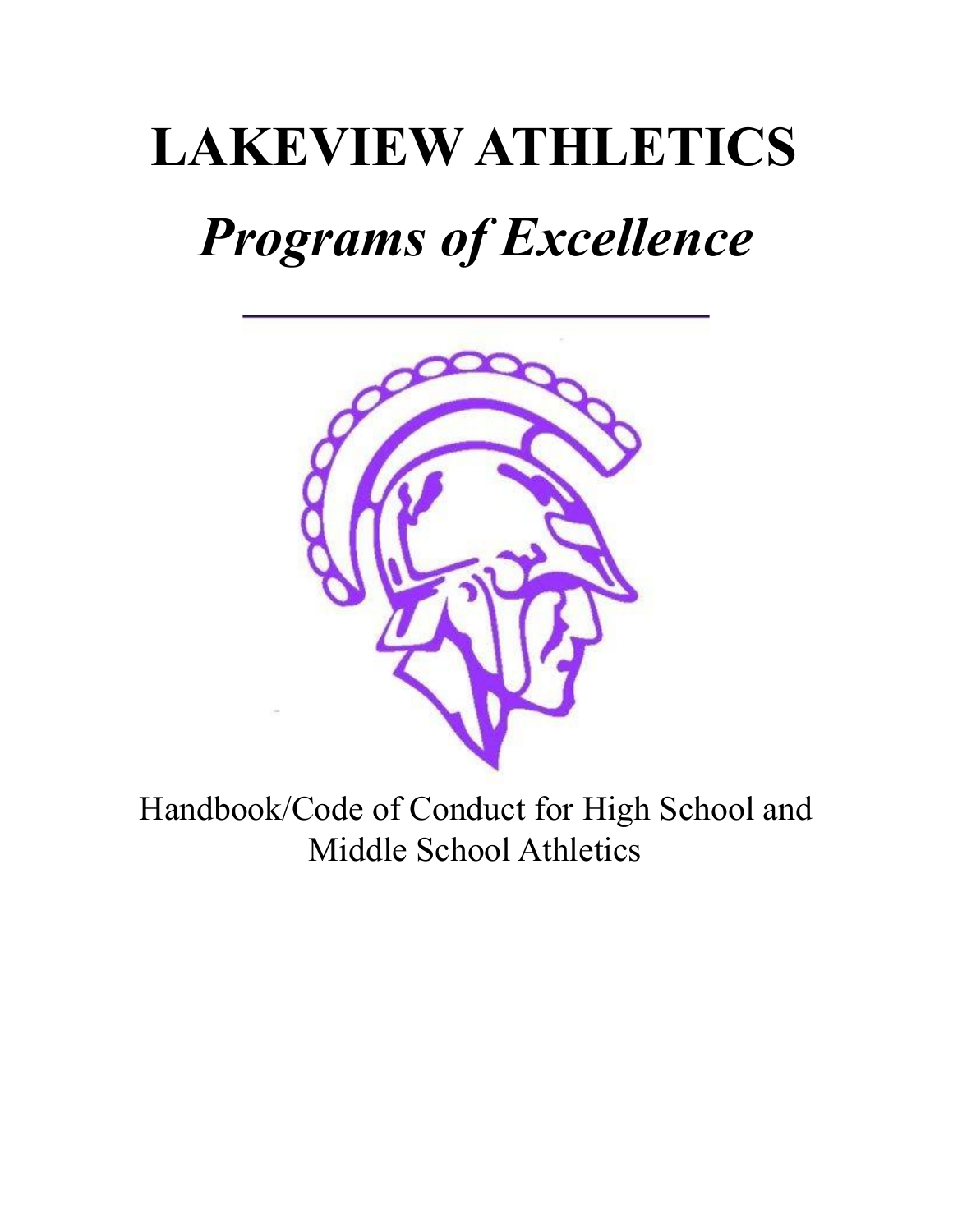

## **Table of Contents**

| <b>Lakeview School District Board of Education</b> | 2  | <b>Special Circumstances/Greater Magnitude of</b> |    |  |  |
|----------------------------------------------------|----|---------------------------------------------------|----|--|--|
| <b>End Statements</b>                              |    | <b>Consequences</b>                               | 13 |  |  |
| Resolution (9/21/2009)                             |    | Captains                                          |    |  |  |
| Resolution (3/15/2010)                             |    | Organizing, Facilitating, Promoting, Hosting      |    |  |  |
|                                                    |    | Use While Participating                           |    |  |  |
| <b>American Athletic Institute</b>                 |    | Use/Possession on School Grounds                  |    |  |  |
|                                                    |    | <b>Appeal Process</b>                             |    |  |  |
| <b>Restorative Justice Model</b>                   | 5  |                                                   |    |  |  |
| Education                                          |    | <b>Restorative Expectations</b>                   | 14 |  |  |
| <b>Corrective Action</b>                           |    |                                                   |    |  |  |
| <b>Restorative Action</b>                          |    | <b>Expectations for Coaches</b>                   | 15 |  |  |
| <b>Programs of Excellence</b>                      | 6  | <b>Expectations for Parents</b>                   | 15 |  |  |
| <b>Responsibilities of a Student-Athlete</b>       | 6  | <b>MHSAA Standards</b>                            | 16 |  |  |
| Responsibility to Self                             |    | <b>MHSAA Enrollment</b>                           |    |  |  |
| Responsibility to Academic Studies                 |    | Enrollment                                        |    |  |  |
| Responsibility to School                           |    | Seasons of Competition                            |    |  |  |
| Responsibility to Family                           |    | <b>Trimesters of Enrollment</b>                   |    |  |  |
| Responsibility to Community                        |    | Undergraduate Standing                            |    |  |  |
| Responsibility to Younger Athletes                 |    | <b>Transfers</b>                                  |    |  |  |
| <b>Legal Rationale</b>                             | 7  | Lakeview School District - Misc. Information      | 17 |  |  |
|                                                    |    | <b>Dress</b>                                      |    |  |  |
| <b>Expectations for the Student-Athlete</b>        | 8  | Dropping a Sport                                  |    |  |  |
| <b>Educative Expectations</b>                      |    | Being Dismissed from a Team                       |    |  |  |
| <b>Academic Standards</b>                          |    | Equipment<br><b>Games and Practices</b>           |    |  |  |
| <b>Mandatory Meetings</b>                          |    | <b>Medical Release</b>                            |    |  |  |
| Application of the Codes<br>Attendance             |    |                                                   |    |  |  |
| <b>Individual Coach's Team Rules</b>               |    | Participation in More than One Sport              |    |  |  |
| Cyber Image Guideline                              |    | Participation Fee                                 |    |  |  |
| Vacations                                          |    | Physicals                                         |    |  |  |
| <b>Travel Regulations</b>                          |    | <b>Weather Alerts</b>                             |    |  |  |
| <b>Strength and Conditioning</b>                   |    |                                                   |    |  |  |
| Conflicts with Extracurricular                     |    |                                                   |    |  |  |
| <b>Corrective Expectations</b>                     | 10 |                                                   |    |  |  |
| Investigation                                      |    |                                                   |    |  |  |
| Cooperation                                        |    | Lakeview High School - Misc. Information          | 19 |  |  |
| Confirmation                                       |    |                                                   |    |  |  |
| Consequences                                       |    | Conferences                                       | 21 |  |  |
| Tier 1 - ATOD, Hazing, Misdemeanors                |    |                                                   |    |  |  |
| Tier 2 - Distribution and Felonies                 |    | <b>Middle School Policies</b>                     | 22 |  |  |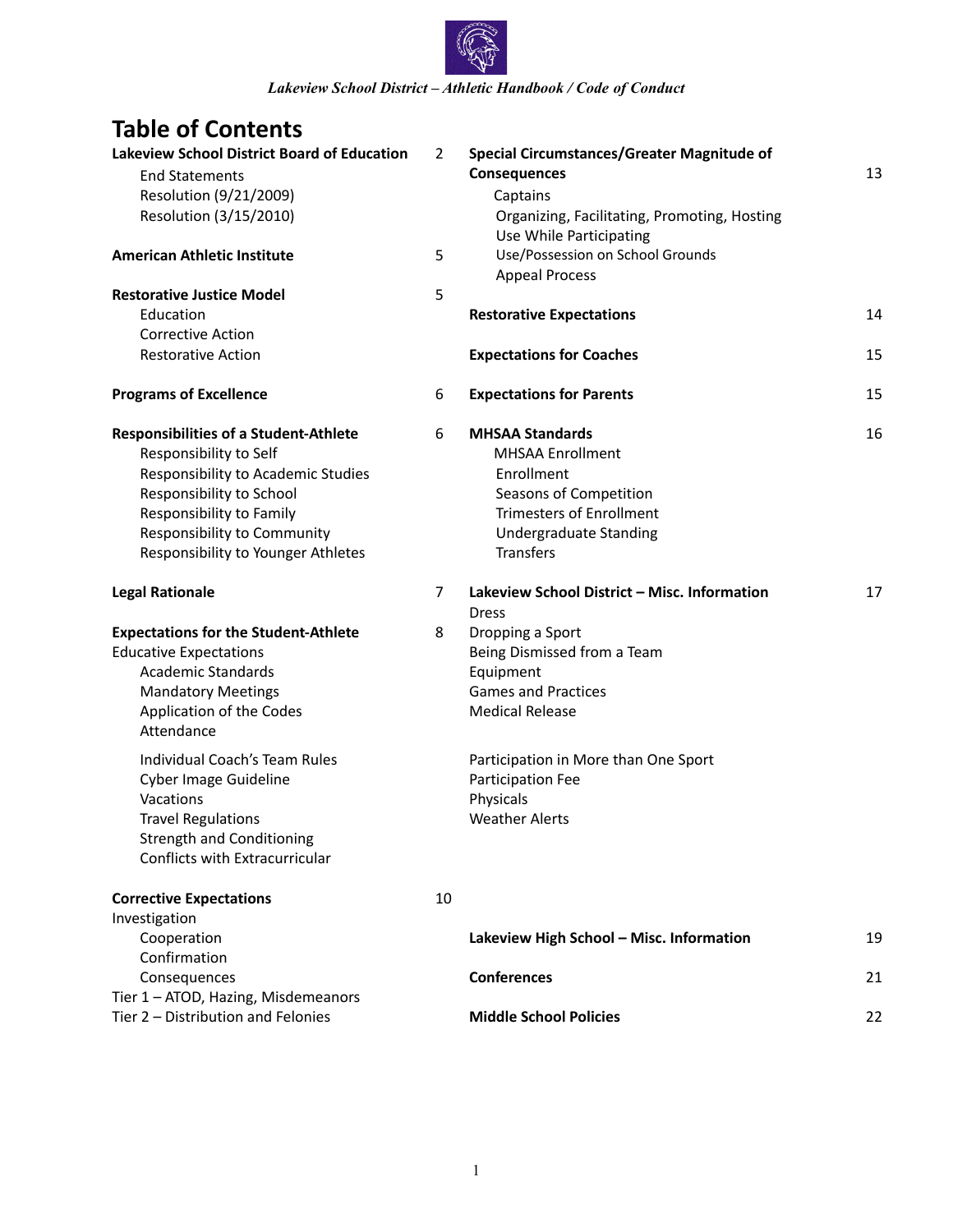



## **Board Of Education End Statements**

The purpose of the Lakeview School District Board of Education is to represent the public's interest in providing educational programs in a safe learning environment that develop knowledgeable, healthy, socially responsible citizens in the global community.

## **KNOWLEDGEABLE CITIZENS**

Lakeview graduates, as knowledgeable citizens, will seek out and use learning experiences, information and ideas throughout their lives.

## **HEALTHY CITIZENS**

Lakeview graduates, as health conscious citizens, will demonstrate knowledge, attitudes and skills related to healthy, responsible living.

## **SAFE LEARNING ENVIRONMENT**

Lakeview employees will work diligently and proactively to provide a safe environment for students and employees.

## **SOCIALLY RESPONSIBLE CITIZENS IN THE GLOBAL COMMUNITY**

Lakeview graduates, as workers, world citizens, and persons, will demonstrate their understanding of the importance of social responsibility in a democratic society.

*In the fall of 2008, the Lakeview School District Board of Education asked itself, the administration, and the community whether the athletic code of conduct at that time reflected the intent of their end statements as described above. After considerable consideration, research, and thought, Board of Education members passed the following resolution on September 21, 2009:*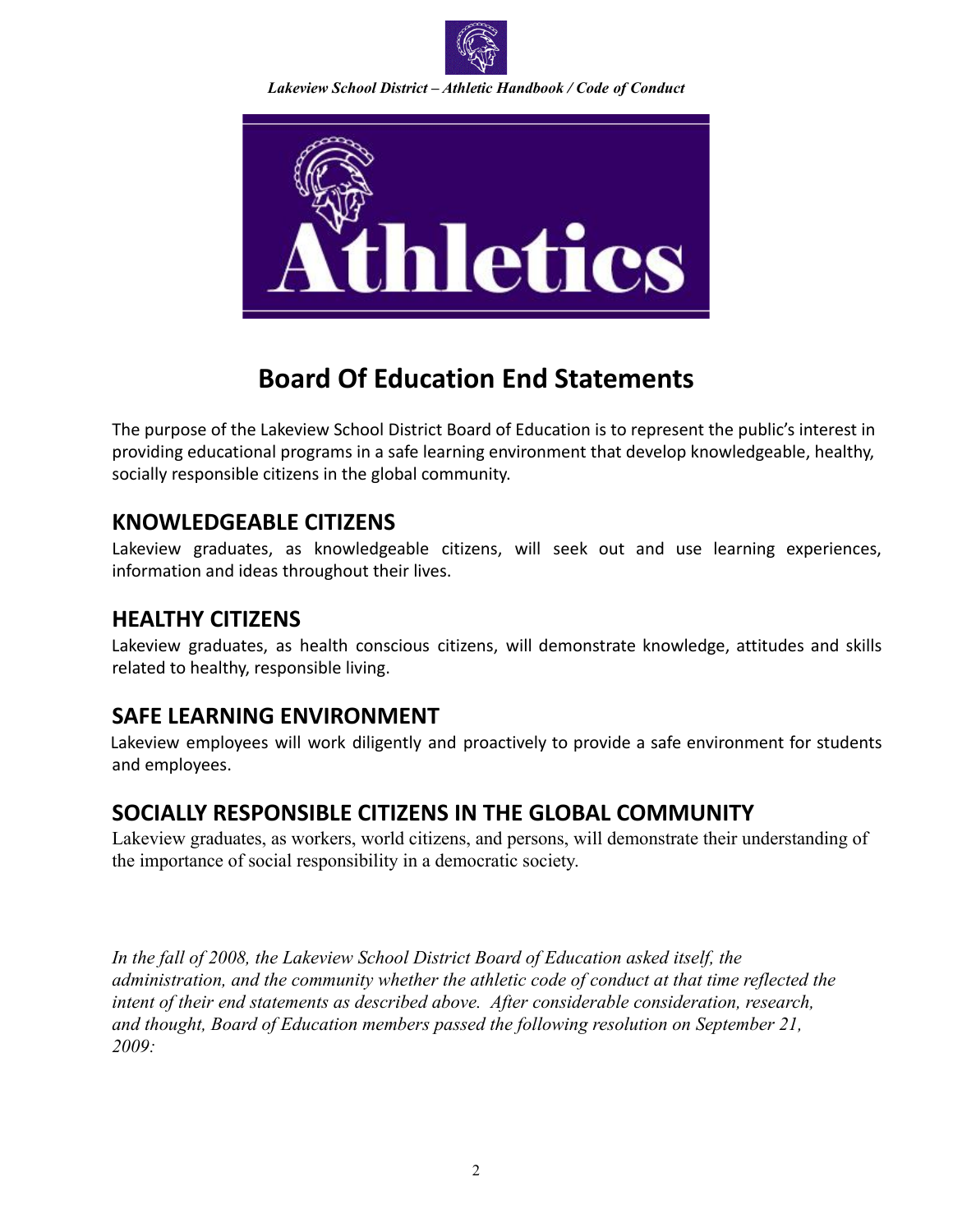

#### **Lakeview School District Board of Education Resolution**

WHEREAS, the Lakeview School District Board of Education represents the public's interest in creating knowledgeable, healthy, socially responsible citizens in the global community; and WHEREAS, the Lakeview School District Board of Education and administration promote a healthy learning environment by defining a student athletic code of conduct which outlines positive expectations for coaches, parents, and student-athletes based on common values, shared goals, and agreed upon principles; and

WHEREAS, members of the Lakeview School District Board of Education and administration have spent one year dialoguing with and collecting information from students, parents, community members, coaches, and local and national health education experts on the role and substance of an effective student athletic code of conduct; and

WHEREAS, as a result of these conversations, the following priorities and opportunities for strengthening the current Lakeview School District Student Athletic Code of Conduct were identified:

- Focus on student and parent education,
- Provide opportunities for students to be responsible and learn from their mistakes,
- Increase parent involvement in remediation restorative process,
- Create a multifaceted approach that will impact the largest number of students,
- Empower community members to help support efforts; and

WHEREAS, the American Athletic Institute philosophy for the review and revisions of a student code of conduct speaks to each of these priorities, advocating policies that are proactive rather than punitive in approach and include education, social responsibility, parental involvement, community involvement, and evaluation as critical components for a successful student athletic code of conduct ;

NOW, THEREFORE, BE IT RESOLVED that it is the intent and direction of the Lakeview School District Board of Education to review, revise, communicate, and implement the District's Student Athletic Code of Conduct in a manner consistent with the philosophy of the American Athletic Institute.

Adopted September 21, 2009

Kathleen Moore, President

athleen Moore

Board of Education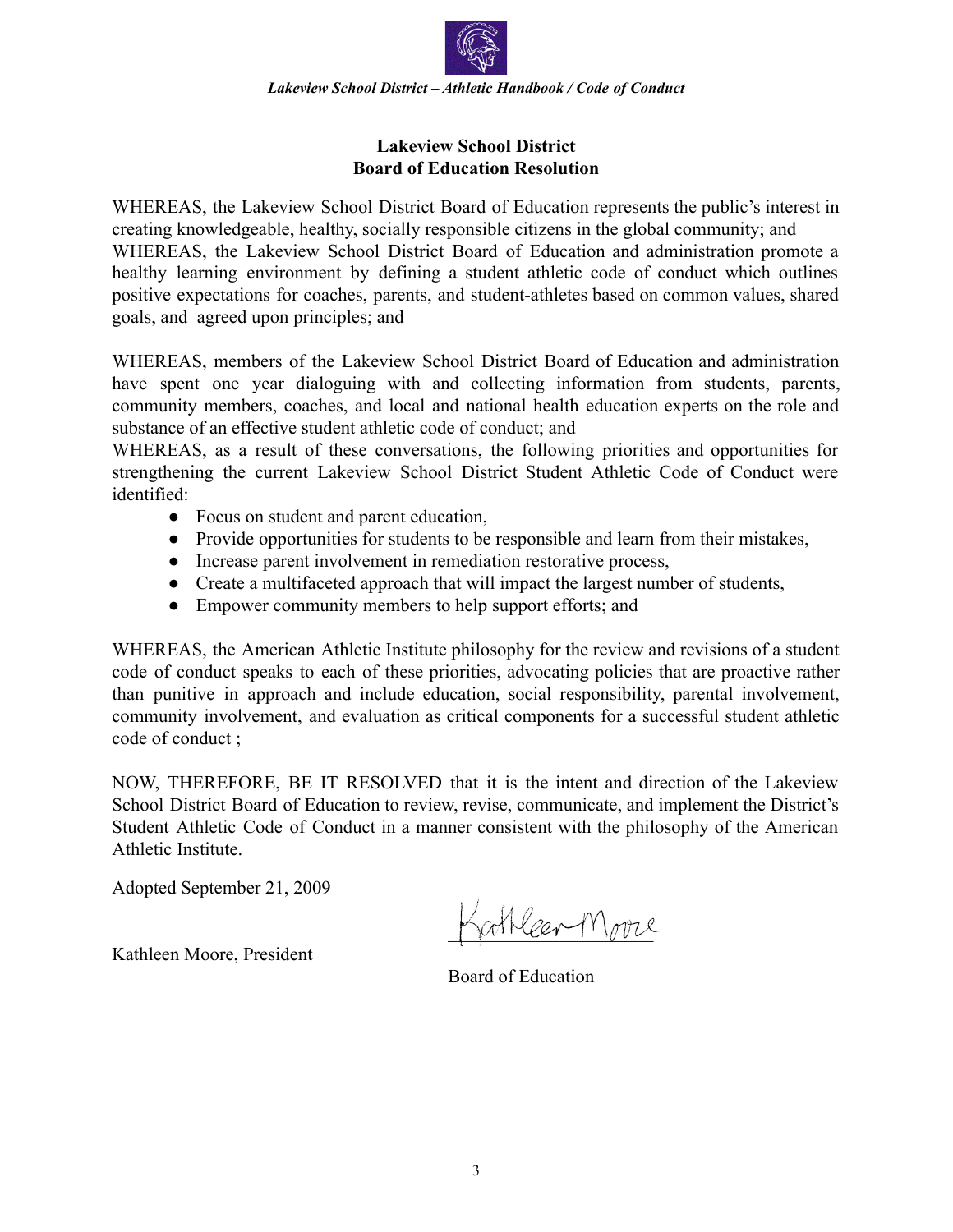

#### **Lakeview School District Board of Education Resolution**

WHEREAS, the Lakeview School District Board of Education represents the public's interest in providing educational programs in a safe learning environment that develop knowledgeable, healthy, socially responsible citizens in the global community; and

WHEREAS, members of the Lakeview School District Board of Education and administration have spent one and one half years dialoguing with and collecting information from students, parents, community members, coaches , and local and national health education experts to develop an athletic code of conduct that sustains district and community standards of excellence; and

WHEREAS, it is the Board's intent that the Code serve as a framework for expanding current efforts to ultimately provide the largest number of students possible with opportunities for growth and success by holding them accountable for the conditions set forth therein; and WHEREAS, the Board regards the Code as a living document that may benefit from further development during and after its implementation in order to preserve the philosophy and intent for which it was created;

NOW, THEREFORE, BE IT RESOLVED that the Lakeview School District Board of Education adopts this Athletic Code of Conduct as the definitive document expressing to student-athletes, parents, and coaches those expectations that are essential in upholding district and community standards for world-class athletes and athletic programs.

Adopted March 15, 2010

Aleer Moore

Kathleen Moore, President

Board of Education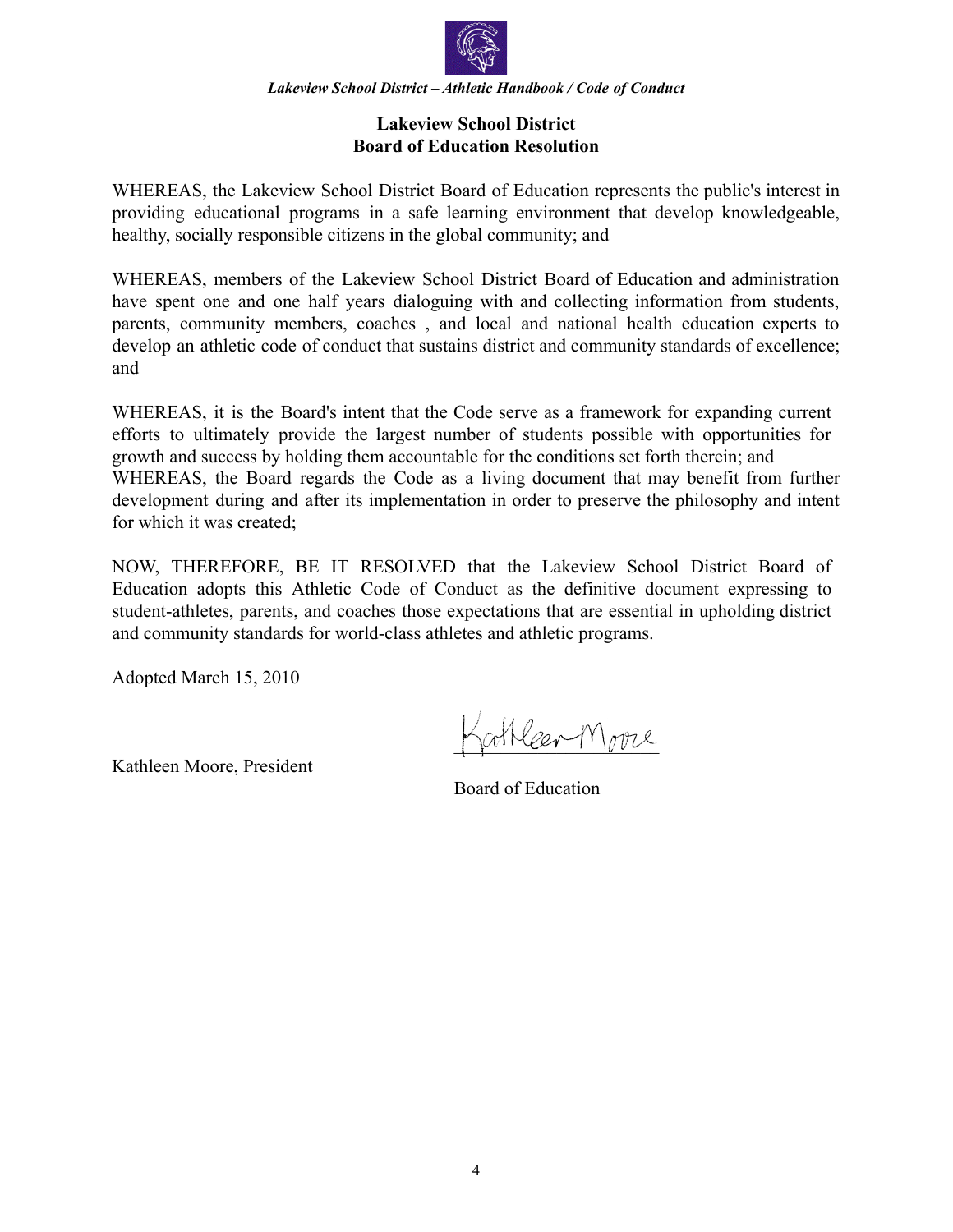

## **AMERICAN ATHLETIC INSTITUTE**

The American Athletic Institute (AAI) is a sport consulting firm that is committed to helping both athletes and non-athletes. AAI provides programs and services that are designed to help the athlete and non-athlete alike. Whether it is in a proactive capacity or in response to a specific problem or incident, the American Athletic Institute can offer valuable insight, education, and strategies to administrators, coaches, and athletes on a vast array of issues ranging from drug and alcohol abuse, to hazing and sportsmanship, to youth sport and childhood obesity.

The American Athletic Institute's primary focus is the education of athletes on the dangers of drugs and alcohol. The AAI staff is made up of substance abuse professionals who were also once professional and world-class athletes. It is this combination of experience, coupled with scientific research, which makes the organization unique in both the prevention/education field and in the world of sport. AAI staff members understand athletes, the dangers of drugs, and the volatile mix the two present when combined.

The American Athletic Institute's approach is proactive, believing that student-athletes will meet clearly stated, positive expectations for their behavior. Consistent with the Lakeview School District Board of Education end statements, the AAI's proactive rather than punitive approach is based on the restorative justice model which emphasizes education followed by corrective and restorative measures.

## **RESTORATIVE JUSTICE MODEL**

**Education** – Student-athletes are better able to make positive lifestyle decisions when they have chemical health information regarding the effects of alcohol, tobacco, controlled substances, and performance enhancing drugs on their physiological, psychological, and social development, as well as their athletic performance. Education must include prevention to support students who already make positive lifestyle decisions and intervention to assist those who have made an incorrect decision in not repeating that decision.

**Corrective Action** – Student-athletes should have a clear understanding of not only what is expected of them, but also what will take place in the event he or she behaves in a manner inconsistent with the positive expectations outlined for him or her. Corrective action must be progressive in nature, seeking results that are measured by how much repair has been done rather than how much punishment has been inflicted.

**Restorative Action** – Student-athletes have a responsibility to themselves, their team, their school, their community, and to younger athletes who look up to them. Student-athletes who make an incorrect lifestyle decision must, in the presence of their coaches and teammates, publically recommit to uphold the expectations of a Lakeview School District student-athlete.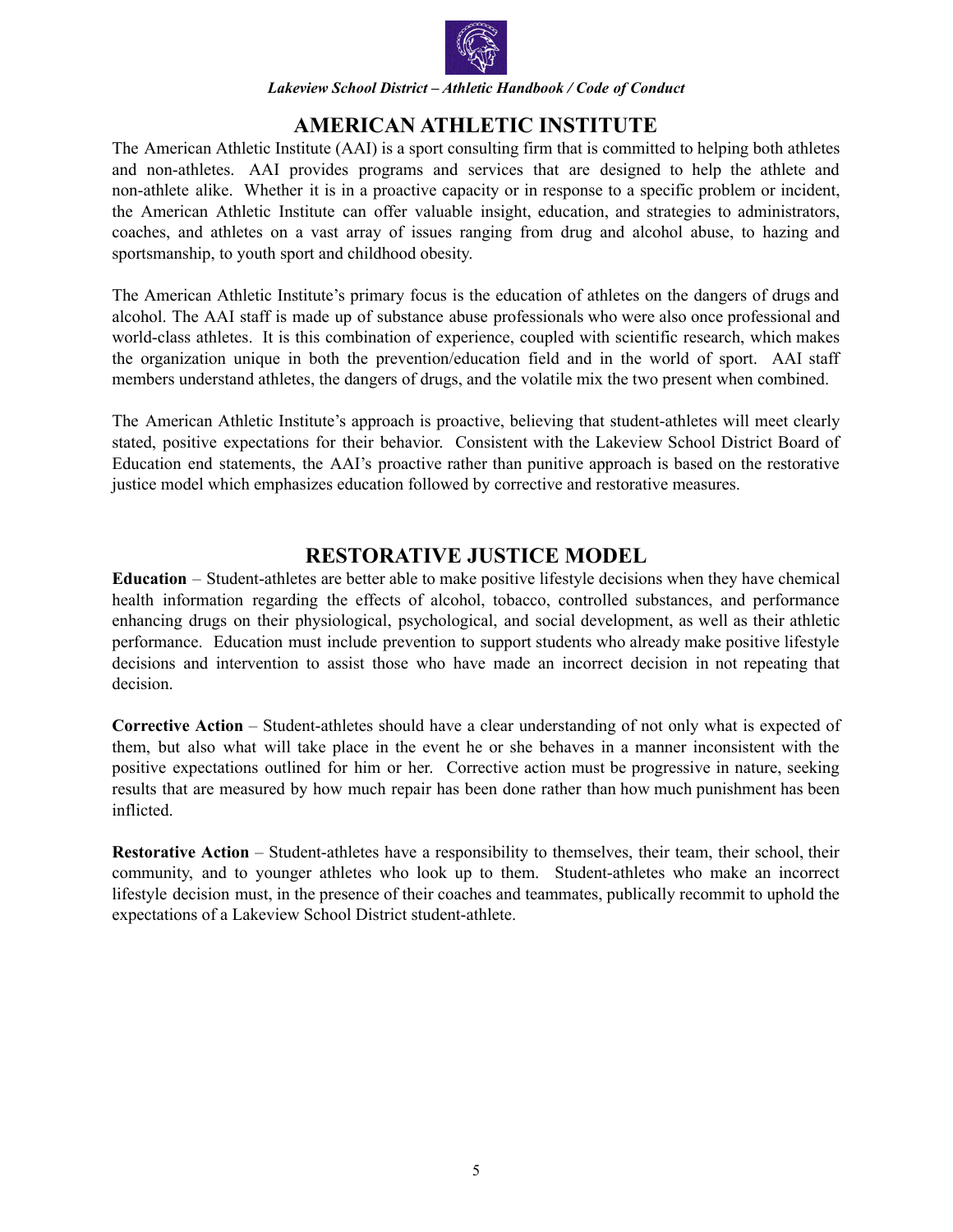

## **PROGRAMS OF EXCELLENCE**

*Programs of excellence transcend the individuals that comprise teams. Programs are built through pride and reputation. Programs of excellence transcend time.*

It is the intent of the Lakeview School District Board of Education to provide programs of excellence. Athletic programs of excellence are defined by highly successful teams and individuals who achieve success through hard work and great character. Being a member of a Lakeview athletic team is a fulfillment of an early ambition for many students. The attainment of this goal carries with it certain traditions and responsibilities that must be maintained. A great athletic tradition is not built overnight; it takes the hard work of many people over many years. As a member of a Lakeview athletic team, student-athletes have inherited a wonderful tradition which they are challenged to uphold. Like anything of value, it comes with a price tag. That price tag is a commitment from the student-athlete to follow established rules.

The use, abuse, and misuse of drugs, alcohol, and tobacco are major problems for all segments of society. Student-athletes are, in fact, more likely to use or abuse chemical substances than the general student population. The student-athlete occupies a special position in the school and community. Each student-athlete must maintain a high degree of physical fitness and alertness to perform to his or her optimal capacity and with the greatest degree of safety in his or her chosen sport. He or she must therefore adhere to self-imposed discipline and demonstrate the highest standards of character in his or her chosen sport.

Clear and consistent boundaries are established to assist student-athletes in maintaining self-discipline. This athletic code of conduct communicates those boundaries. It is not designed to punish our student-athletes but to deter their involvement in the risky and dangerous behaviors associated with the use, abuse, and misuse of drugs, alcohol, and tobacco. It is a means of communicating clear expectations for students' on and off field behavior in which our community can take pride.

It is not easy to be part of and contribute to programs of excellence. Programs of excellence have traditions of success. The desire to win comes with the understanding that to do so, to reach individual and team success, student-athletes must work toward and make decisions that help them reach their full potential. This can only be fully realized if student-athletes remain chemical free. When student-athletes put on the purple and white, it is assumed that they understand the traditions of excellence that have been established and accept the responsibilities that go with them.

## **RESPONSIBILITIES OF A STUDENT-ATHLETE**

**Responsibility to Self -** The most important of these responsibilities is to broaden and develop strength of character. Student-athletes owe it to themselves to derive the greatest benefits from their high school experiences, to live a healthy lifestyle, and to respect their physical and mental health at all times.

**Responsibility to Academic Studies -** Academic studies and participation in other extracurricular activities, as well as athletics, prepare student-athletes for life as an adult. Athletics, while very important to many young people, are only a small part of a student-athlete's life. It is important to understand how few student-athletes participate in college athletics and beyond. As a result, academic achievement better prepares a student-athlete for his or her adult life than athletic achievement.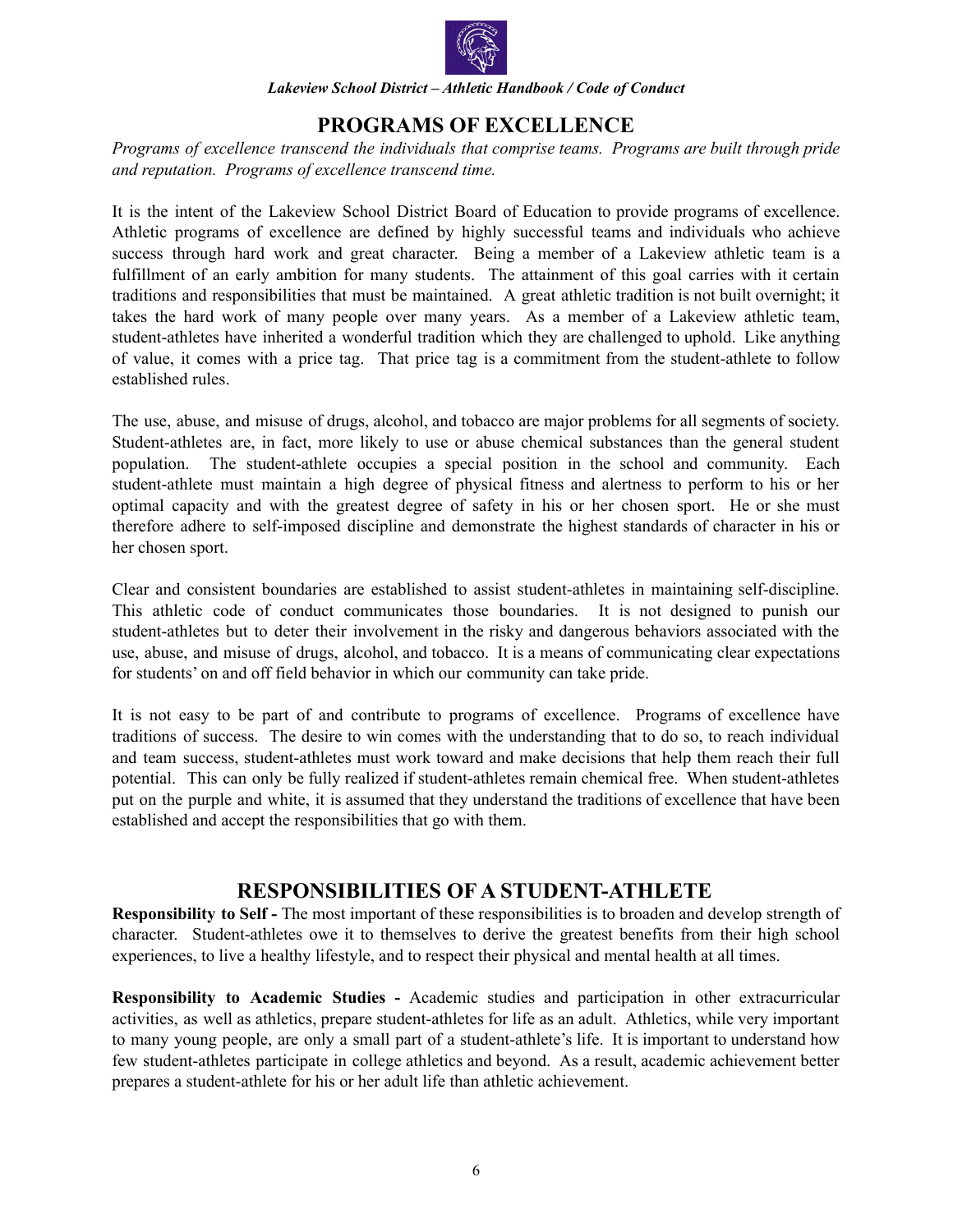

**Responsibility to School -** Lakeview Middle School and Lakeview High School cannot maintain programs of excellence unless all student-athletes participate, to the best of their abilities, in every practice, competition, and other activity in which they are engaged.

**Responsibility to Family -** Student-athletes who never give their parents and family anything to be ashamed or embarrassed of will have measured up to this ideal. Student-athletes who know in their heart that they have lived up to all the training rules, have practiced every day to the best of their ability, have played the game all out and have displayed good sportsmanship, foster self-respect and the pride of their families, win or lose.

**Responsibility to Community -** The community and its financial support make athletic experiences possible. For that reason, student-athletes must remember they hold a clear and substantial responsibility to their community. Student-athletes assume a leadership role when they participate on an athletic team. The student body and citizens of the community know Lakeview's student-athletes. They are visible and judged by their conduct and attitude both on and off the field. Because of this leadership role, student-athletes can contribute significantly to school spirit and community pride. It is the desire and expectation of the Lakeview School District that its student-athletes demonstrate class and sportsmanship, not for the fact that they win, but rather that they are known as participants in programs of character and excellence.

**Responsibility to Younger Athletes -** The younger athletes in the Lakeview School District watch and look up to student-athletes on school teams. They know who the players are and what they do. Varsity athletes are role models for those in younger programs and all student-athletes are role models for those in youth programs throughout our community. Make them proud. Do not do anything to let them down. Set good examples for them.

## **LEGAL RATIONALE**

Athletic codes of conduct exist to ensure the health, safety, and welfare of the student-athlete and those he or she competes with and against. In Vernonia School District vs. Acton (1995), the Supreme Court of the United States of America held that drug-testing of athletes is permissible because students "voluntarily participate in interschool athletics" and "drug use by an athlete risks immediate physical harm to users and those with whom they play." For these reasons, further legal challenges to athletic codes of conduct have not been successful, even in the absence of drug-testing.

Whether one agrees or disagrees with the Supreme Court's position, the Lakeview School District is obligated, for legal and educational reasons, to maintain and require a "No Use" position when it comes to alcohol and drugs.

Legal - The Michigan Liquor Control Act states, "A minor shall not purchase or attempt to purchase alcoholic liquor, consume or attempt to consume alcoholic liquor, possess or attempt to possess alcoholic liquor, or have any bodily alcohol content, except as provided in this section. A minor who violates this subsection is guilty of a misdemeanor punishable by the following fines and sanctions and is not subject to the penalties prescribed in section 909" (Sec. 703. (1)).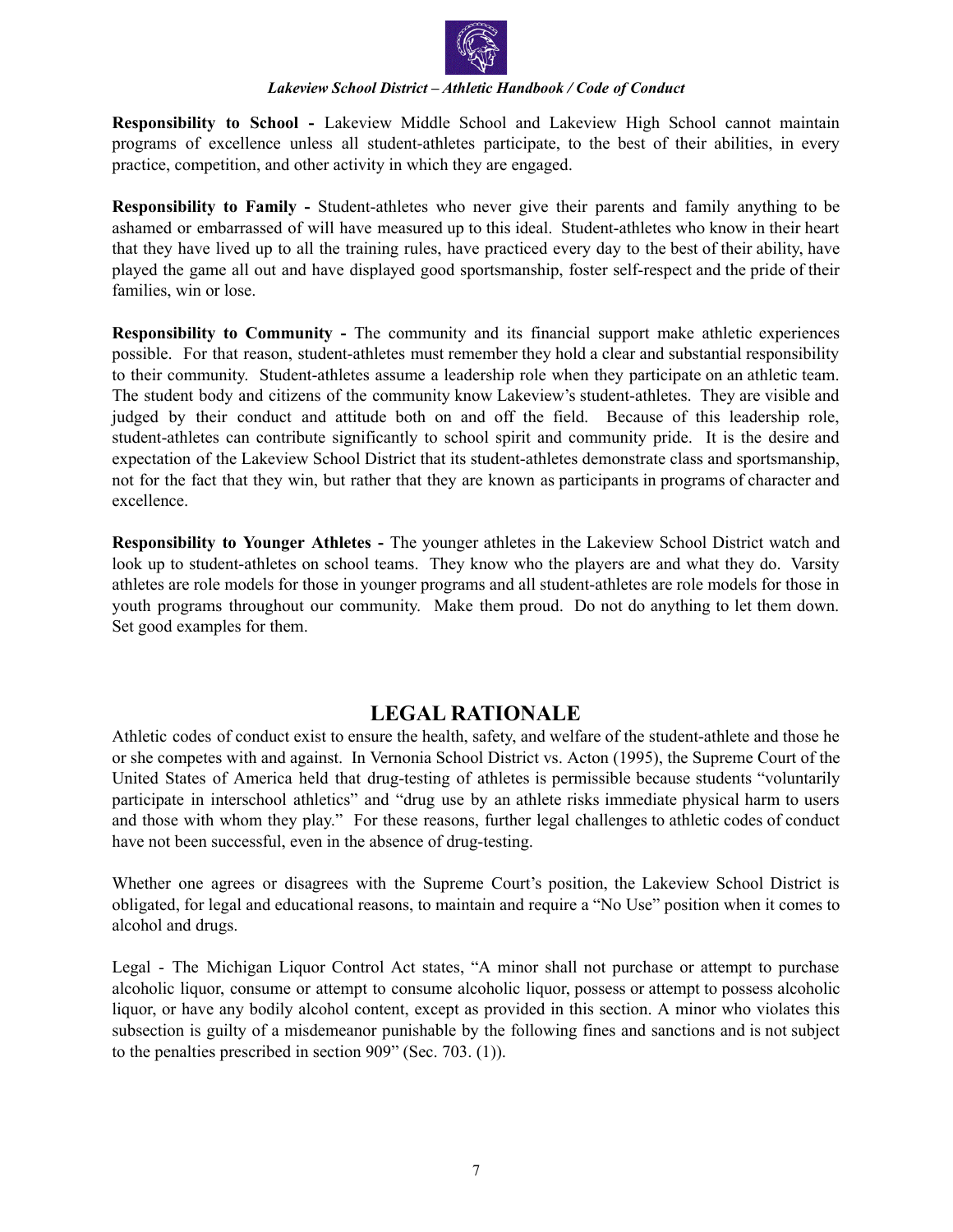

The possession and use of controlled substances by someone of any age is similarly regulated by the Michigan Public Health Code, Act 368 of 1978, sections 333.7403 and 333.7402. Specifically, section 333.7402 states use of marijuana is "a misdemeanor punishable by imprisonment for not more than 90 days or a fine of not more than \$100.00 or both."

Controlled substances are not limited to marijuana or other narcotics. The Michigan High School Athletic Association website refers its member schools, their student-athletes and their parents to the following Michigan laws:

- 1. Public Act 31 Requires notice that possession/use of steroids is a crime
- 2. Public Act 187 Prohibits promotion/distribution of performance enhancing supplements
- 3. Public Act 215 Possession or use of any NCAA banned drug is not permitted

Educational – Within the Michigan Merit Curriculum is the requirement for all students in Michigan to complete one credit of health/physical education. The expectations and procedures contained in this athletic code of conduct contribute to the intent of the State Board of Education's comprehensive school health curriculum for students (specifically student-athletes) to "develop and practice personal and social skills, such as communication and decision making, in order to deal effectively with health-risk situations."

For both legal and educational reasons, all Lakeview School District student-athletes are required to maintain drug-free status in order to ensure their continued and uninterrupted participation in their chosen sport(s) and to ensure the health, safety, and welfare of themselves, their teammates, and their opponents.

## **EXPECTATIONS FOR THE STUDENT-ATHLETE**

The following expectations for student-athletes are consistent with the educative, corrective, and restorative components of the philosophy of prevention prior to punishment.

#### **Educative Expectations**

Academic Standards – According to the National Collegiate Athletic Association, the likelihood of a high school student-athlete going on to participate in college or professionally is:

| <b>Student Athletes</b> | Men's             | Women's           | <b>Football</b> | <b>Baseball</b> | Men's Ice     | Men's         |
|-------------------------|-------------------|-------------------|-----------------|-----------------|---------------|---------------|
|                         | <b>Basketball</b> | <b>Basketball</b> |                 |                 | <b>Hockey</b> | <b>Soccer</b> |
| % High School to        | $2.9\%$           | $31\%$            | $5.8\%$         | $5.6\%$         | $12.9\%$      | $5.7\%$       |
| College                 |                   |                   |                 |                 |               |               |
| % College to Pro        | 1.3%              | $1.0\%$           | $2.0\%$         | $10.5\%$        | $41\%$        | $1.9\%$       |
| % High School to Pro    | $0.03\%$          | $0.02\%$          | $0.09\%$        | $0.5\%$         | $0.4\%$       | $0.08\%$      |

It is much more likely that student-athletes will have a career outside of athletics. Therefore, it is expected that Lakeview student-athletes excel in the classroom first before excelling on the field, court, or in the pool. A student-athlete is expected to pass all classes every trimester.

A student-athlete may not fail more than 66% of their class load. (MHSAA rule) Student-athletes who fail more than 66% of their classes during a trimester are ineligible to participate in athletics for the next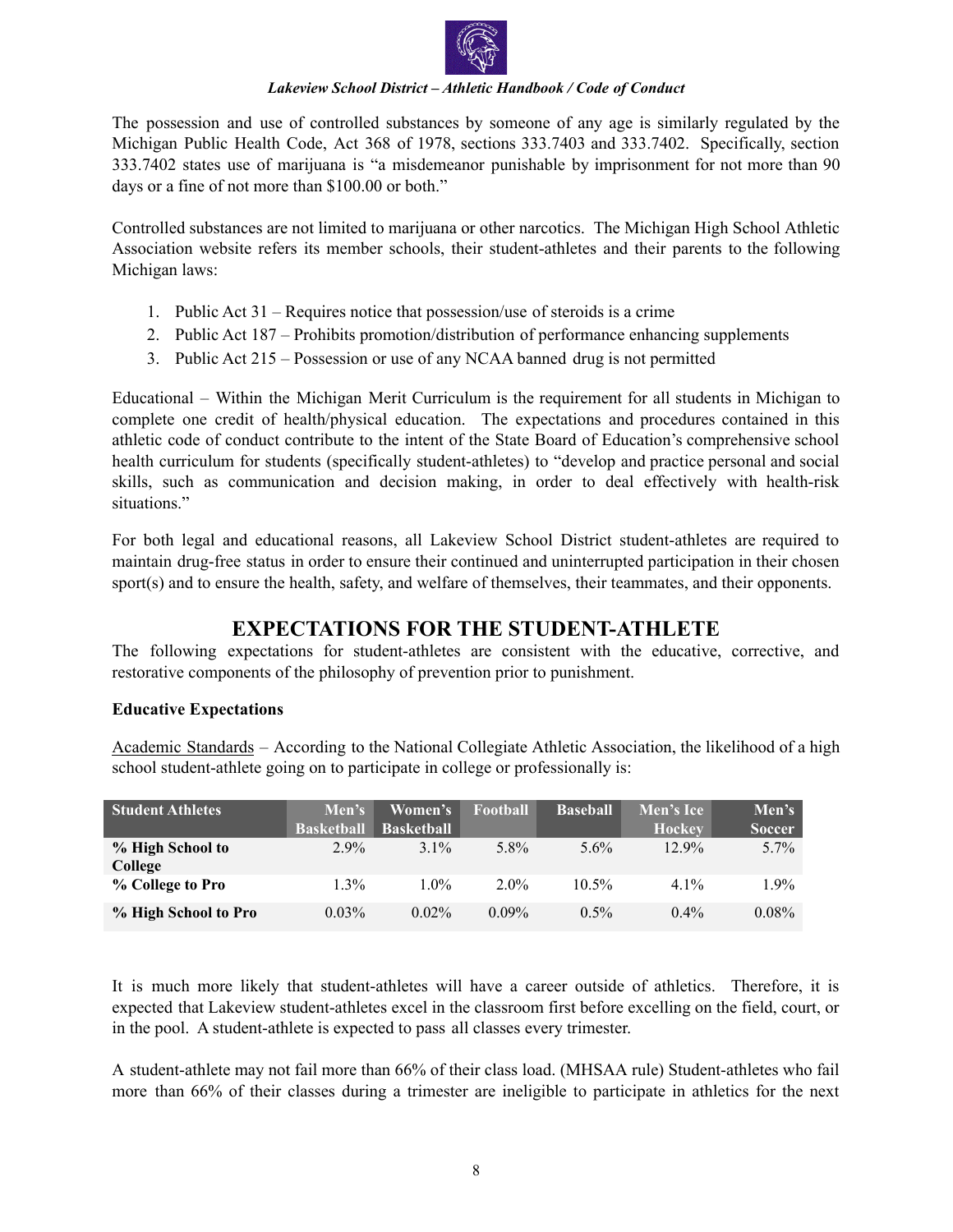

trimester and are only eligible once again if they pass 66% of their class load during that new trimester. Summer school can be used to make up for failed classes in the trimester prior in order to be eligible for the fall Trimester.

During the season of participation, student-athletes' academic performance will be further monitored. The athletic director will conduct weekly eligibility checks for poor and/or failing grades by distributing eligibility lists to instructional staff.

A student-athlete who is failing 66% of their classes by the end of the school day on Friday, becomes ineligible to participate for one (1) week of competition (Sunday through Saturday). The Athletic Director will notify ineligible students and their immediate coach.

Though it is the student-athlete's responsibility to improve his or her grade to a satisfactory level, the athletic director may initiate an intervention with the student-athlete, classroom teacher, and/or guidance counselor to develop a plan of assistance designed to enable the student-athlete to achieve academic success.

Mandatory Meetings – Educational programs related to the Board of Education's healthy citizen end statement will be delivered to athletes in a variety of settings on various topics over the course of the school year, and resources will be available on the District Website.

Head coaches are responsible for holding team meetings prior to the start of their season for student-athletes and their parents. At this time, head coaches will review the athletic code of conduct and explain any additional team expectations and rules. Student-athletes will commit to the expectations of this code of conduct by signing the Athletic Contract during online registration. A student-athlete who refuses to sign the athletic contract – or one whose parent(s) refuses to sign the athletic contract - will not be permitted to practice or compete.

Application of the Code – The expectations outlined in this code of conduct are in effect from the moment a student-athlete first registers to participate in athletics until they graduate. These expectations must be maintained year round, in and out of season, and on and off the fields of competition. The District in no way concedes that the expectations outlined in this document end at the confines of its property or outside its supervision or authority, nor shall the District expect student-athletes to meet these expectations during the competitive season and then give them a green light to partake in such behaviors out of season or during the summer. Staff are entrusted to educate and teach our youth and to maintain clear and consistent boundaries for them. Out of season violations shall be investigated and consequences for violations shall be faced prior to future participation.

Attendance – Per the MHSAA rules and regulations, student-athletes MUST be in school at least 50% of the school day in order to participate in competition that same evening. If the student-athlete must be out of school more than 50% of the day, a note must be brought to the AD excusing them. Only the Athletic Director can approve absences and all absences be considered for approval based on a case by case basis.

Individual Coach's Team Rules – Coaches, after review and approval by the athletic director, may establish additional rules and expectations for their respective sports. These additional rules and expectations for a particular sport must be stipulated in writing to all team members and parents and explained fully at the start of the season. Penalties for violations of team rules and expectations must also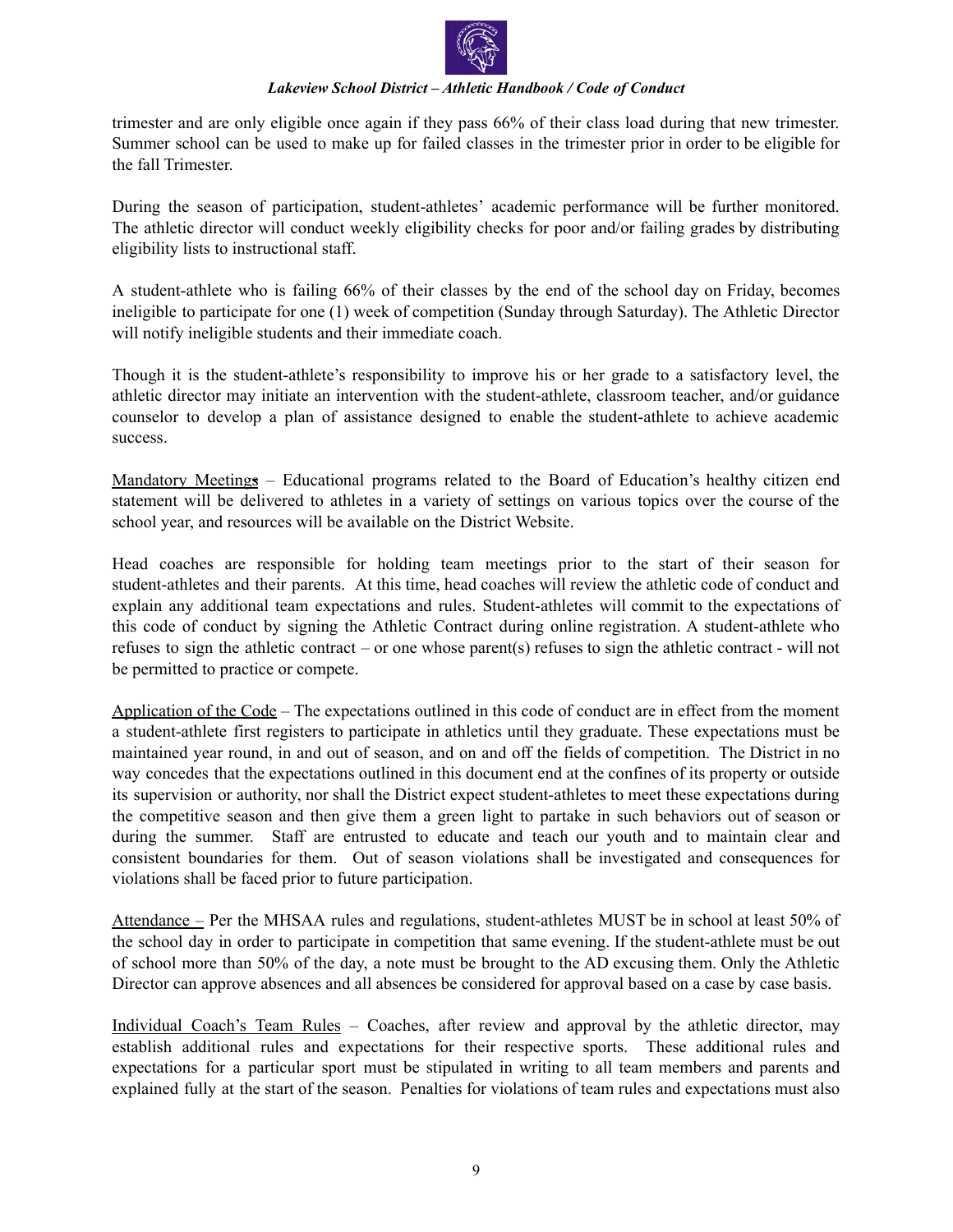

be in writing, a copy provided to the athletic director, and shall be administered by the coach. Copies of all additional individual team rules and expectations are to be on file in the athletic director's office.

It is the expectation that, any time a coach withholds playing time from a student-athlete for violation of individual team rules, the coach informs the athletic director of the name of the student-athlete, the circumstances under which the action is being taken, and the length of time the student-athlete is being withheld from competition. It is the expectation that this notification take place prior to the student-athlete being withheld from competition, but it is understood that in certain situations this may not be possible.

Cyber Image Guideline – Any identifiable image, photo, or video that implies a student-athlete has been in the possession or presence of alcohol or drugs, or that portrays actual use or out of character behavior or crime, shall be considered confirmation of a violation of the code of conduct.

Vacations - Vacations that occur during the season and which cause an athlete to miss practice in preparation of that sport must be cleared in advance through the coach. Any athlete who does not follow this procedure jeopardizes the athlete's position on the squad.

Travel Regulations - Travel to and from all athletic events shall be made by team bus or van during the week. If for some reason the coach wishes to use automobiles for transporting athletes, this should be cleared with the Athletic Director. Approval for families and students to transport themselves can be given by coaches and the Athletic Director but will depend on distance and circumstance. Each member of the traveling squad should dress according to the coach's directions. Athletes are expected to behave as ladies and gentlemen at all times. ONLY TEAM MEMBERS AND SCHOOL OFFICIALS ARE TO BE ALLOWED ON THE SCHOOL BUS.

Strength and Conditioning Program  $-$  Any student who wishes to be an athlete in any of our sports programs are required to be a part of the Lakeview Strength and Conditioning program both in and out of season. This will be explained to the student-athlete at the beginning of each season. When not in-season, our coaching staff will ensure that the student continues to receive strength and conditioning through our program and during the summer months. It is extremely important that our student-athletes are constantly training and improving their young bodies in order to remain healthy, avoid injury, and stay competitive during competition. Weight training classes, before/after school, and during practices are all times that our S&C program will be utilized.

Athletic/Music/Extracurricular Conflicts - When there is an athletic, music, or other extracurricular conflict, the coach and teacher will need to resolve the problem at least 2 weeks in advance, preferably at the beginning of the season by communicating to each other. Music concerts, due to the limited amount of them and importance of grade, must be considering a priority for the student-athlete. Though, athletic events are also very important. This is why the teacher and coach must come to a solution on allowing the student to be where they need to be.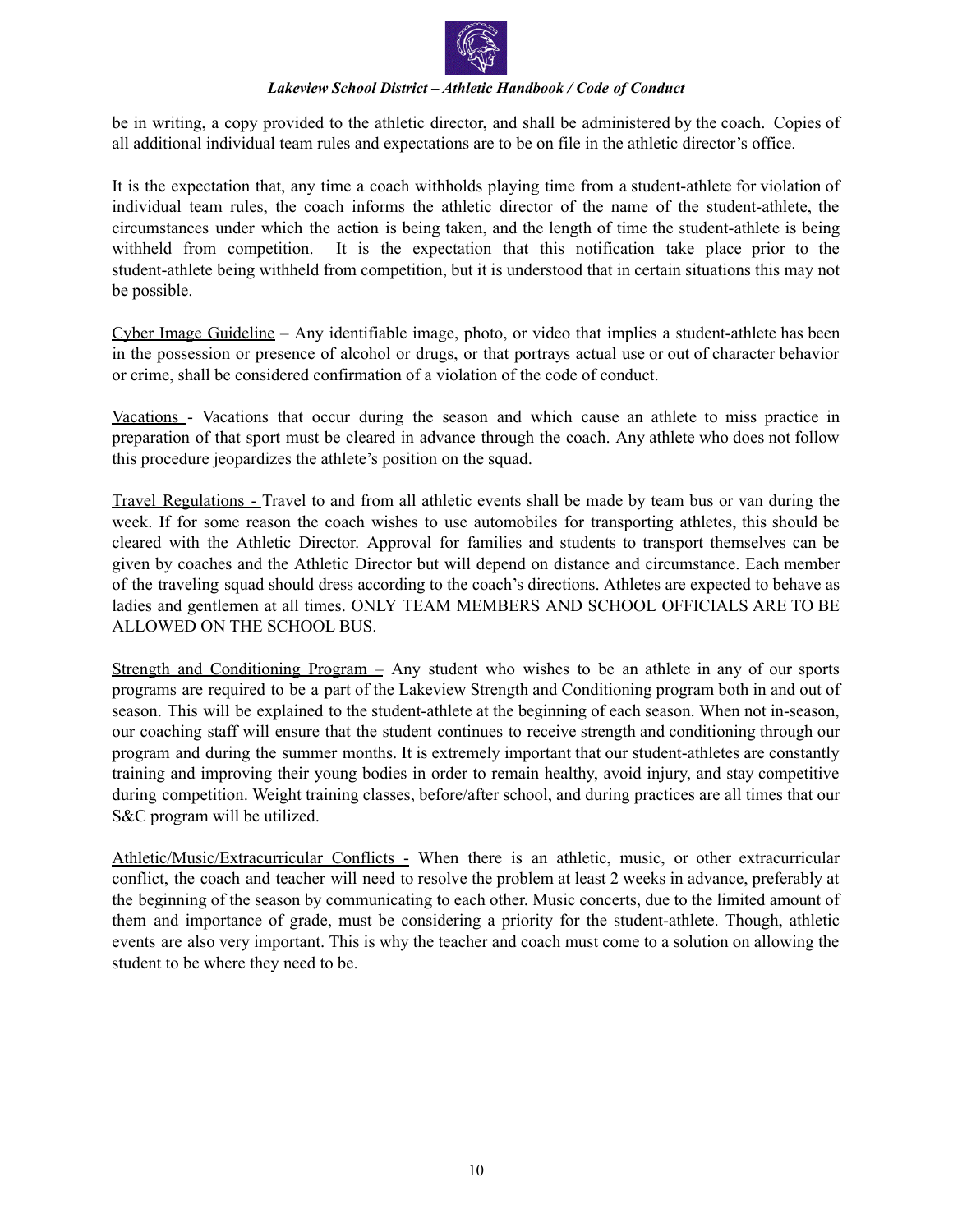

## **Corrective Expectations**

If a violation of this code of conduct occurs, or is alleged to have occurred, a corrective process must be undertaken by the administration, student-athlete, and his or her parent(s). Parents must be involved with the process. This helps ensure that all parties are informed as to the nature of the violation and are in full understanding that any future violations will result in greater consequences.

Failure of a student-athlete to complete any part of the corrective process or the subsequent restorative process will result in permanent suspension from any future involvement in athletics. Failure by a parent or guardian to comply will result in the student-athlete being able to practice but not compete, provided the athlete completes the process.

Investigation – The following general procedures will occur if a student-athlete is suspected of violating the expectations outlined in this code of conduct:

Any individual or stakeholder may choose to report a violation of the code of conduct verbally or in writing to:

- Building Administrators
- Athletic Director
- Coaches

All employees who receive violation reports concerning student-athletes should immediately report such allegations to the athletic director. An investigation to determine the nature of the allegations shall begin immediately.

- The athletic director will interview the student-athlete as to the reason(s) for suspected code of conduct violation(s) in an effort to confirm or refute the allegation.
- After this initial interview, parental notification will be made by the athletic director regarding the alleged violation, the outcome of the initial interview, and next steps.
- The building principal will be notified of the allegation and the status of the investigation and will be kept aware of the progress of the investigation.
- In the event the initial interview does not bring resolution to the investigation, the athletic director will further investigate through interviews with those who may be aware of the violation(s) first-hand, those who may have limited knowledge of the violation(s), and/or those who may be involved with such violation(s).
- The approved and appropriate remedies and consequences for the type of violation will be applied and enforced.

*Cooperation* – It is important for all student-athletes to understand that involvement in the Lakeview School District athletic program is a privilege. With the responsibility of being a student-athlete comes a commitment to the conditions of this code of conduct. In the event that a student-athlete comes under investigation for a possible violation(s) of the expectations outlined in this code, it is expected that the student-athlete:

- Be truthful
- Be forthcoming with information
- Not be deceptive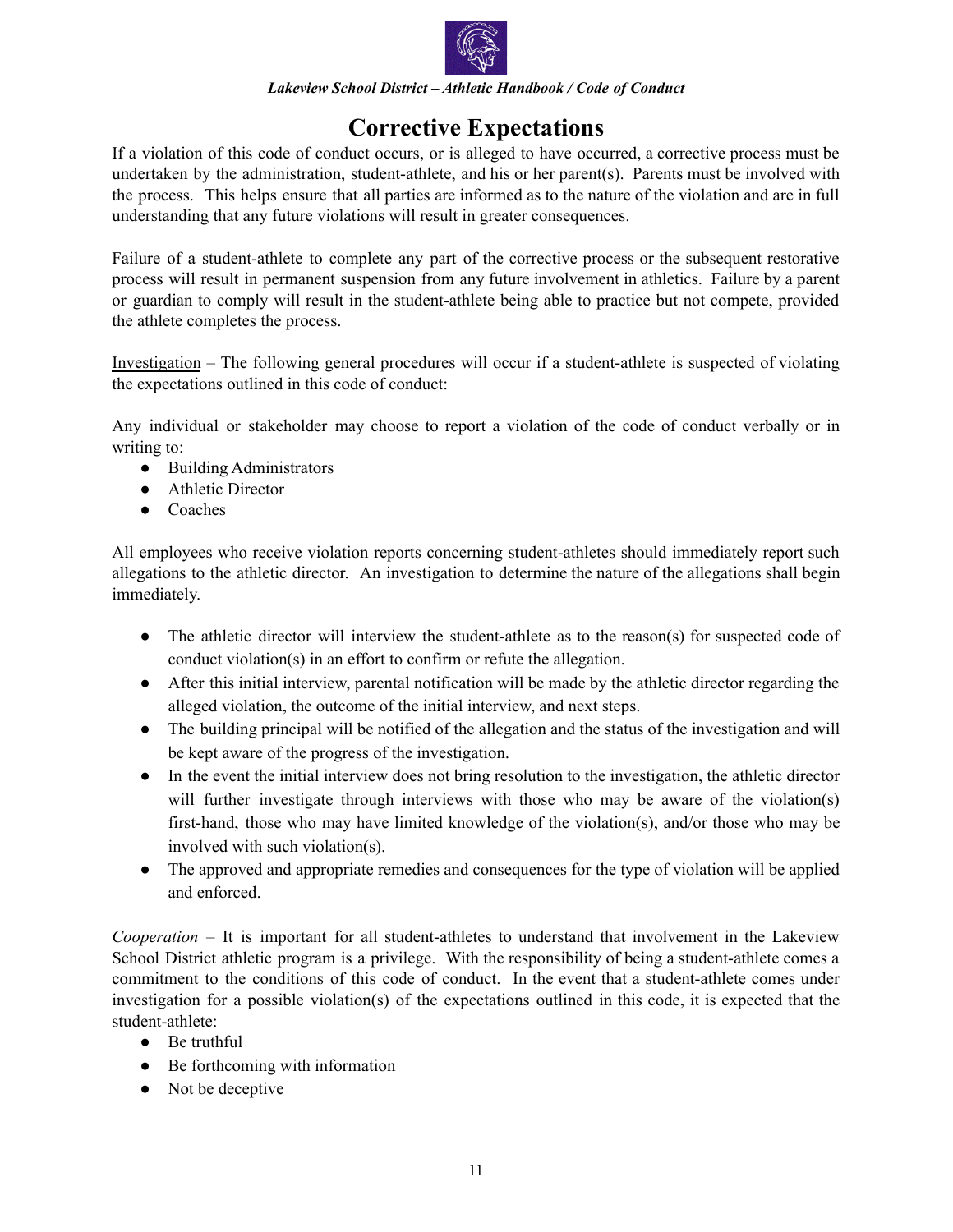

• Be cooperative

As education is a major component of the *Life of an Athlete* program, the opportunity exists to teach part of one's character is not whether or not you made a mistake, but whether you admit to and learn from that mistake. So, to encourage honesty and cooperation, the athletic director has the authority to reduce a Tier 1-Strike 1 or –Strike 2 penalty up to half the original number of contests for any student-athlete who admits to a violation of the athletic code prior to the athletic director finding out a violation has occurred or when initially confronted by the athletic director. No reduction of a Tier 1-Strike 3 or Tier 2 penalty will be permitted for a self-admission.

Though it is expected, it is understood that a student-athlete, either one alleged to have committed a violation or one interviewed regarding a violation, does not have to be cooperative during an investigation. It should be similarly understood that the athletic director does not have to allow an uncooperative student-athlete to practice or compete until such time as the matter is resolved or at any point thereafter.

Therefore, if at any time during an investigation, either prior to or after the determination of guilt and/or consequences, it is determined that a student athlete has lied, been deceptive, untruthful, or withheld information, the athletic director has within his or her power to impose a greater level of consequence. Great weight must be placed on the privilege of representing the Lakeview community and any student-athlete who would fail to be truthful and/or cooperative would jeopardize the perceived character of Lakeview programs.

*Confirmation* – Confirmation of a violation of the expectations outlined in this code of conduct may be provided by, *but not limited to*, any of the following:

- An admission by the offending student-athlete.
- A positive reading for a restricted substance on a breathalyzer or medically conducted drug screening or test.
- Refusal to take a breathalyzer test or medically conducted drug screening or test.
- Evidence, circumstantial or otherwise, that would support the reasonable conclusion that a violation occurred.
- Other credible evidence.

*Consequences* - It is the responsibility of the athletic director to determine consequences in a manner that is consistent with those described herein. It should be understood that the expectation of consistent application of consequences is not synonymous with the idea of exactly equivalent application of consequences as no two incidents are exactly the same.

It has been known, in prevention theory and practice, that zero tolerance policies are neither effective nor fruitful with teens. It is therefore the obligation of the Lakeview School District, as an educational institution, to offer options so that student-athletes, at an age when they can be influenced in a positive manner, might learn from a mistake they have made so that they do not repeat that mistake later. The primary goal of these consequences is first to put ownership of the violation(s) with the student-athlete, secondly to offer a process for change, thirdly to involve the student-athlete's parent(s) in the process of education, correction, and restoration, and lastly to give the student-athlete every possible opportunity to rectify such behaviors.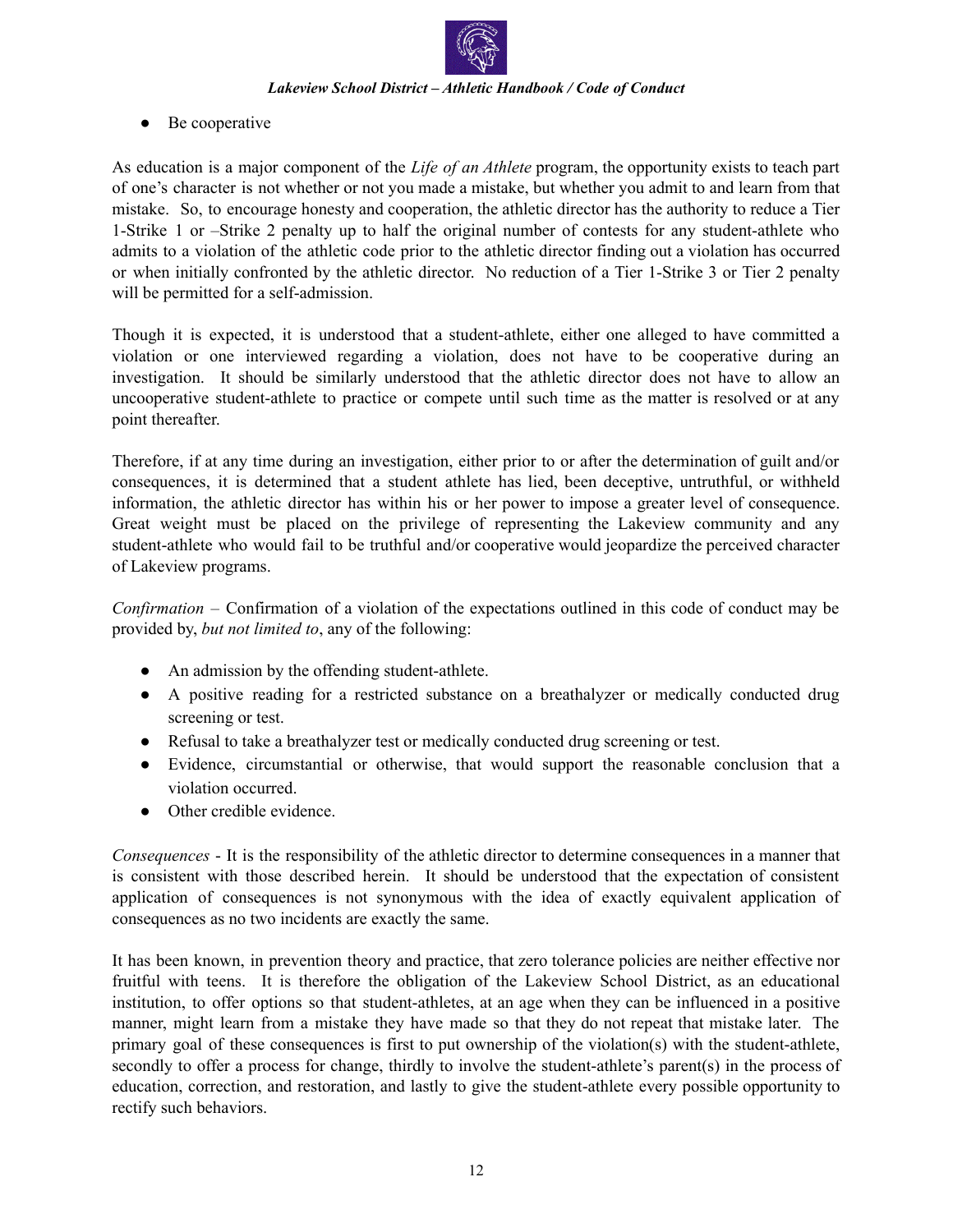

The best possible option for consequences for code of conduct violations is a tiered framework with the understanding that the severity of the act, who commits the act, and where the act is committed all have bearing on the consequences that result.

The athletic director, along with the high school or middle school administration, has the ability to review each violation on a case-by-case basis. It should be noted that the athletic director or administration will not go back more than one calendar year to review allegations of athletic handbook violations.

#### **Tier 1 –** *Use or Possession of Alcohol, Tobacco or Drugs, Hazing, and Misdemeanor Of enses*

The use or possession of alcohol, tobacco or drugs (including performance enhancing drugs) will not be tolerated at any time. Students who use marijuana for medicinal purposes are not eligible to participate in athletics.

Hazing is defined as any activity that recklessly or intentionally endangers the mental or physical health or safety of a student for the purpose of initiation, membership, or affiliation with any athletic team. Any hazing activity, whether by an individual or by a group, shall be presumed to be a forced activity even if a student-athlete willingly participates. The Lakeview School District does not condone any form of initiation or harassment, known as hazing, as part of any school sponsored activity. No student-athlete, coach, volunteer, or district employee shall plan, direct, encourage, assist, or engage in any hazing activity.

Nor will acts that result in the student-athlete being arrested by law enforcement be condoned. As it has been determined that athletic participation is a privilege and not a right, it is to be understood that there will be no obligation on the part of the administration, in response to the arrest of a student-athlete, to wait for the judicial process to run its course. Therefore, even while misdemeanor charges are pending and adjudicated, the athlete will be suspended and participation will be denied.

- *Strike*  $1$  Using the number of regular season contests scheduled, the student-athlete will be ineligible to participate in 25% of that sport's regular or post-season contests. Scrimmages are not considered scheduled contests. The exclusion shall be consecutive, starting with the first scheduled event. Exclusion will carry over to the next season the student-athlete participates in should the penalty not be completed during the initial season of ineligibility. The student-athlete is expected to continue to practice with his or her team while serving this penalty.
- *Strike 2* Using the maximum number of regular season contests scheduled, the student-athlete will be ineligible to participate in 50% of that sport's regular or post-season contests. Scrimmages are not considered scheduled contests. The exclusion shall be consecutive, starting with the first scheduled event. Exclusion will carry over to the next season the student-athlete participates in should the penalty not be completed during the initial season of ineligibility. The student-athlete is expected to continue to practice with his or her team while serving this penalty.
- *Strike 3* The student-athlete is ineligible to participate in athletics in the Lakeview School District for the equivalent of one full season, at which time the student-athlete will meet with administration to discuss why eligibility should be reinstated. Any further violations will result in a repeat of strike 3 corrective expectations.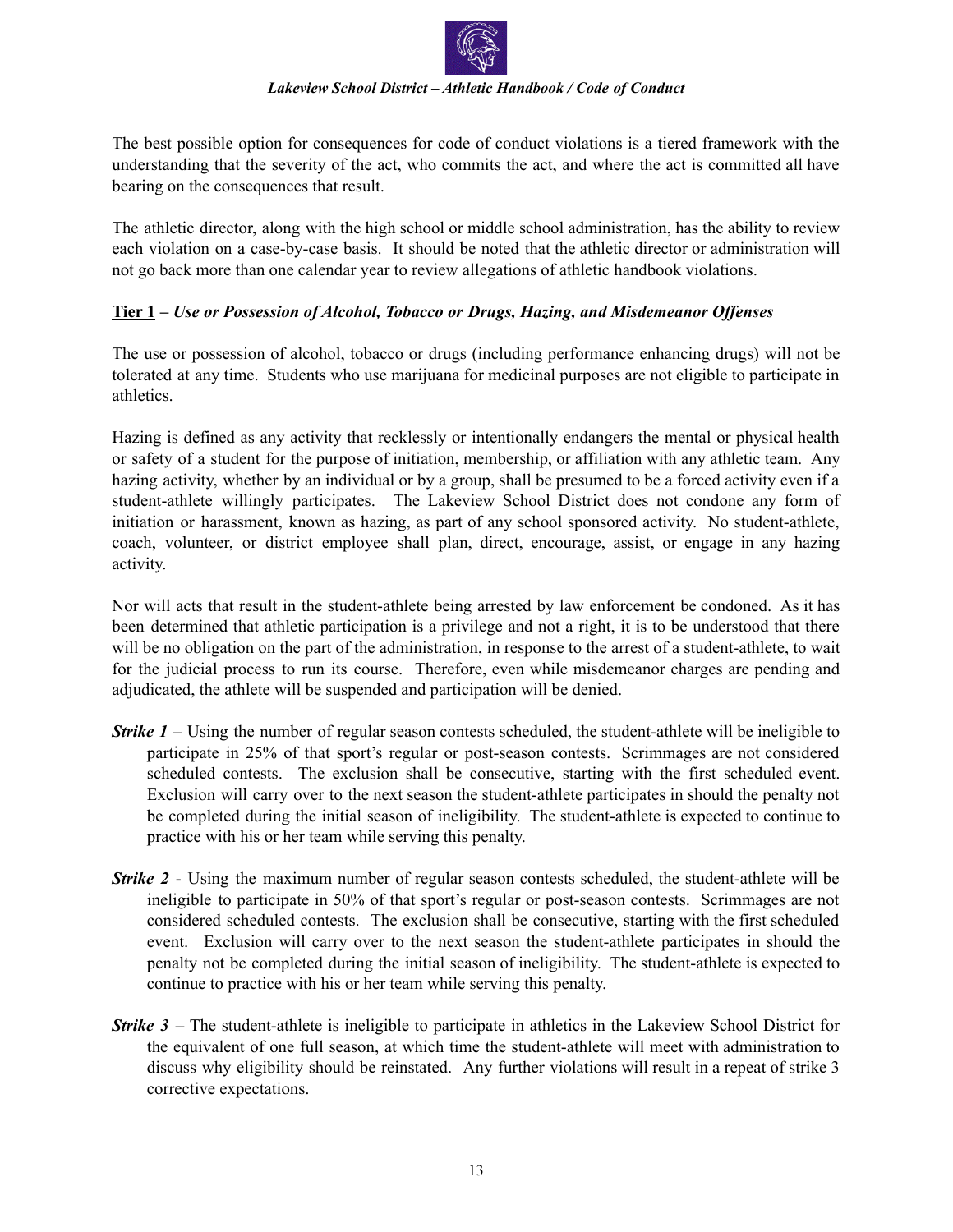

#### **Tier 2 –** *Distribution of Alcohol or Drugs and Felony Of enses*

The distribution or sale of alcohol or drugs (including performance enhancing drugs) is viewed as more serious than the use or possession of those substances. Similarly, acts that result in a student-athlete being arrested by law enforcement for felony offenses are viewed as acts that require immediate and permanent suspension from participation. As stated in Tier 1, athletic participation is a privilege and not a right; it is to be understood that there will be no obligation on the part of the administration, in response to the arrest of a student-athlete, to wait for the judicial process to run its course. Therefore, even while felony charges are pending and adjudicated, all forms of participation will be denied.

A student-athlete who reaches Tier 2 is ineligible to participate in athletics in the Lakeview School District for the remainder of his or her high school career.

## **Special Circumstances and Greater Magnitude of Consequences**

The athletic director has, at his or her discretion, the ability to impose a greater magnitude of consequences if he or she feels a student-athlete has been belligerent or defiant, shows no remorse, or has behaved in ways to significantly hinder the investigation of a violation.

*Captains –* Student-athletes who are selected and accept the role of team captain should understand that with this honor comes additional responsibility. These young men and women are more than just student-athletes, they are student-leaders. Any violation of the Code of Conduct by a captain will result in the student-athlete losing his or her captainship for one calendar year.

*Organizing, Facilitating, Promoting, or Hosting –* If it is determined that a student-athlete was involved in the organization, facilitation, promotion, or hosting of any gathering or social event where alcohol and/or drugs are available or where use has occurred, he or she will be moved directly to Strike 2 for any initial Tier 1 violation. If a student-athlete already served a penalty for a Tier 1 violation prior to organizing, facilitating, promoting, or hosting, he or she will be moved directly to Strike 3.

*Use While Participating –* The use of an illegal substance during a team practice, scrimmage, game, meeting, travel, or any other team function increases the risk to a student-athlete and to those he or she competes with and/or against. Therefore, a student-athlete who is found to have used alcohol, tobacco, or drugs (including performance enhancing drugs) in conjunction with any team activity will be moved directly to Strike 2 for any initial Tier 1 violation. If a student-athlete had previously served a penalty for Tier 1 violation prior to this violation, he or she will be moved directly to Strike 3.

*Use or Possession on School Grounds –* Just as a student-athlete cannot compete at his or her maximum level while under the influence of illegal substances, nor can he or she learn to the best of his or her ability while under the influence. In addition, the property of the Lakeview School District is legally considered a drug-free school zone. For both of these reasons, any student-athlete found to be in the possession of or having used illegal substances on school property will be moved directly to Strike 2 for any initial Tier 1 violation. If a student-athlete had previously served a penalty for Tier 1 violation prior to this violation, he or she will be moved directly to Strike 3.

Appeal Process – If the parent of a student-athlete disagrees with the disciplinary action that has been implemented, he or she has the right to appeal that decision to the building principal. The appeal must be made in writing to the building principal. The basis of the appeal must be that written procedures or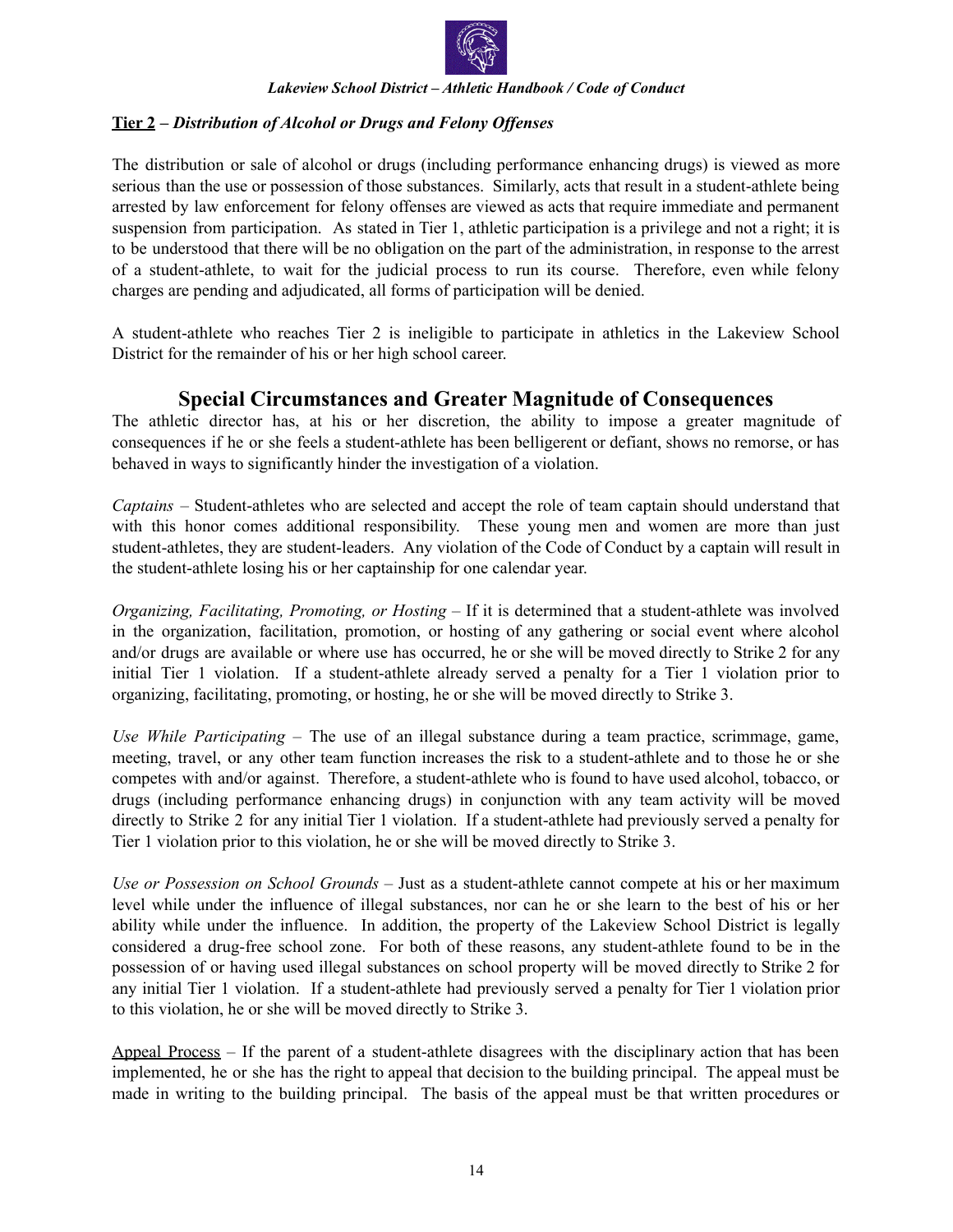

guidelines were not correctly applied. The decision of whether a student-athlete violated the particular rule is not the basis of an appeal as consequences have been given on the basis of an investigation and determination that the student-athlete has committed the offense in question. The building principal will inform the student-athlete and his or her parent(s) of the outcome of the appeal personally and in writing. The building principal's decision is the final step in the appeals process. The student-athlete may practice during the time of the appeal but may not participate in contests.

Out of Season Suspensions – Any student-athlete that is suspended from school that is NOT in season of any sport at that time will still be held accountable during the season of their next sport. The following tier system will be used in determining how many games/competitions the student will miss:

- $\bullet$  1-3 days 1 game/competition
- $\bullet$  4-6 days 2 games/competitions
- $\bullet$  7-10 3 games/competitions
- $\bullet$  10 + 4 games/competitions and approval from the AD to participate in athletics

In-Season Suspensions – Any student-athlete that is suspended from school or given in-school suspension during an athletic season will miss any practice/game during that suspension span.

## **Restorative Expectations**

Student-athletes serving a Tier 1, Strike 3 penalty for a chemical health violation (alcohol or illegal drugs, including performing enhancing drugs) may need to complete, but not limited to, the following steps to restore their eligibility:

- Along with parent or guardian, except in extenuating circumstances, meet with a chemical health specialist to better understand the physiological and psychological implications of the use of the substance for which he or she was suspended.
- Along with parent or guardian, except in extenuating circumstances, meet with the school district's Battle Creek Police Department liaison officer to better understand the legal implications of the use of the substance for which he or she was suspended.
- Other corrective actions deemed necessary by administration.

Should the student-athlete, along with parent or guardian, except in extenuating circumstances, not complete any of part of this process by the end of his or her suspension from competition, he or she will no longer be able to practice or compete, from that point forward, until all parts of the process have been completed.

## **EXPECTATIONS FOR COACHES**

Coaches are educators and therefore are to be dedicated to more than the X's and O's of competition. As less than 2% of high school athletes go on to play sports at the college level, coaches must understand that high school athletics provide student-athletes a unique opportunity for the development of not only physical conditioning and athletic skill but also character traits essential for success in life. Recognizing his or her role as an educator, coaches are expected to:

● Exemplify the highest moral character as a role model for young people.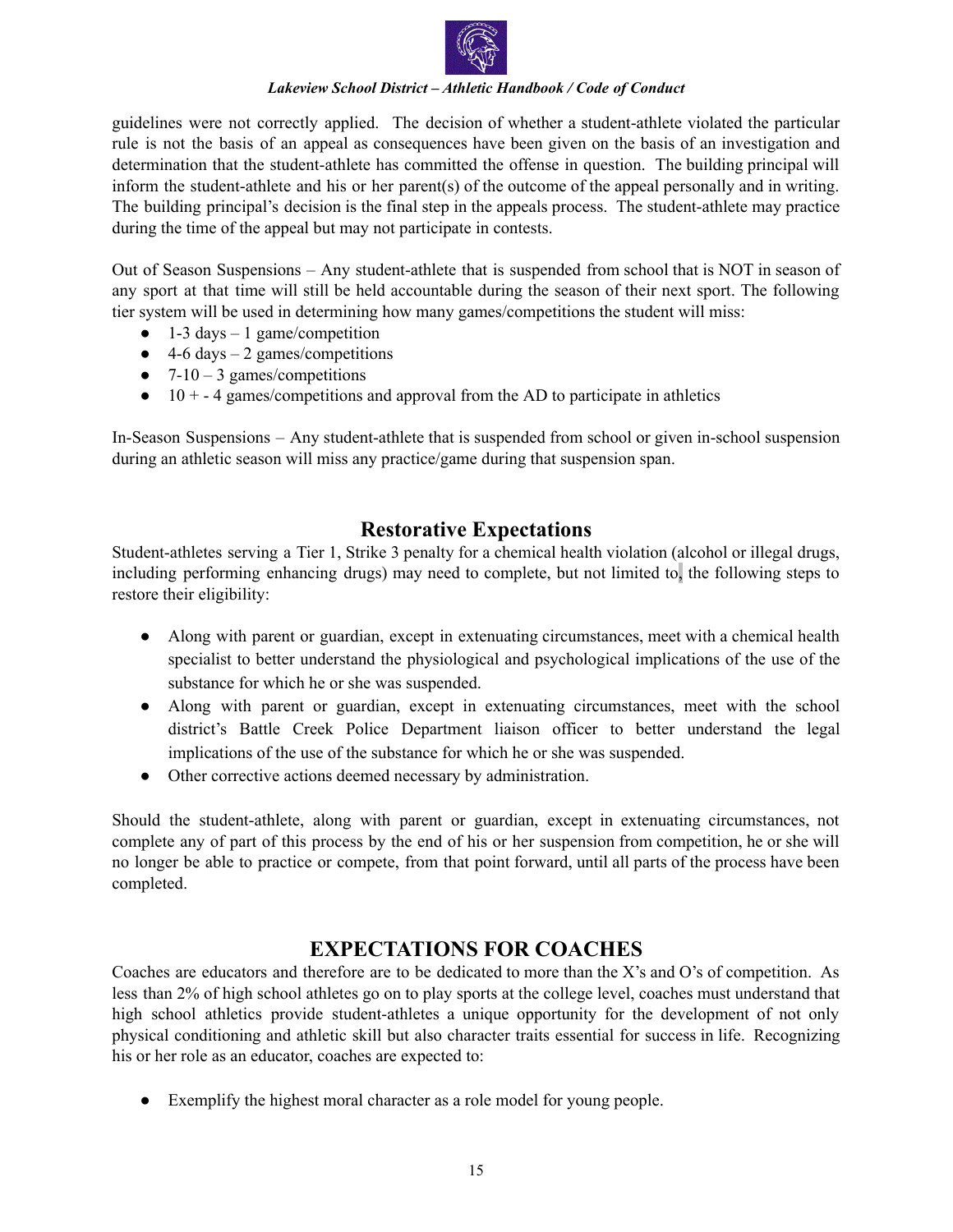

- Recognize the individual worth and reinforce the self-image of each team member.
- Establish a realistic team goal or vision for each season and communicate that to the athletes and parents.
- Encourage and assist team members in setting personal goals to achieve their highest <u>academic</u> potential.
- Strive to develop the qualities of competence, character, civility, and citizenship in each team member.
- Provide a safe, challenging, and encouraging environment for practice and competition.
- Gain an awareness of the importance of prevention, care, and treatment of athletic injuries.
- Respect the integrity and judgment of game officials.
- Teach and abide by the rules of the game in letter and spirit.
- Build and maintain ethical relationships with coaches and administrators.
- Strive for excellence in coaching skills and techniques through professional improvement.
- Promote personal fitness and good nutrition.
- Be modest in victory and gracious in defeat.
- Support and reinforce the expectations set out in the Athletic Code of Conduct.

## **EXPECTATIONS FOR PARENTS**

Parents play a vital role in the development of their child's character and decision making skills as well as the development of his or her athletic ability. A student-athlete's success, his or her team's success, and ultimately the athletic program's success, is a partnership between the student-athlete, his or her parent(s), the coach, and the athletic administration. Recognizing parents' important role in the success of their student-athletes, it is expected parents will:

- Be a positive role model so that, through their actions, they can help make sure their student-athlete(s) has the best athletic experience possible.
- Be a "team" fan, not a "my kid" fan.
- Weigh what their student-athlete(s) says in any controversy, rather than rushing to judgment.
- Show respect for the opposing players, coaches, and fans.
- Be respectful of all officials' decisions.
- Not instruct their student-athlete(s) before or after a game, because it may conflict with the coach's plans and strategies.
- Praise their student-athlete(s) in his or her attempts to improve as a student, as an athlete, and as a person.
- Gain an understanding and appreciation for the rules of the sport in which their student-athlete(s) competes.
- Recognize and show appreciation for an outstanding play by either team.
- Help their student-athlete(s) learn that success is experienced in the development of skills and that an individual can feel positive about his or her skill development during the season regardless of the team's record.
- Take the time to talk with coaches in an appropriate manner, including proper time and place, if they have a concern. This includes showing respect for the coach and following the chain of command by not going first to the athletic director or building principal.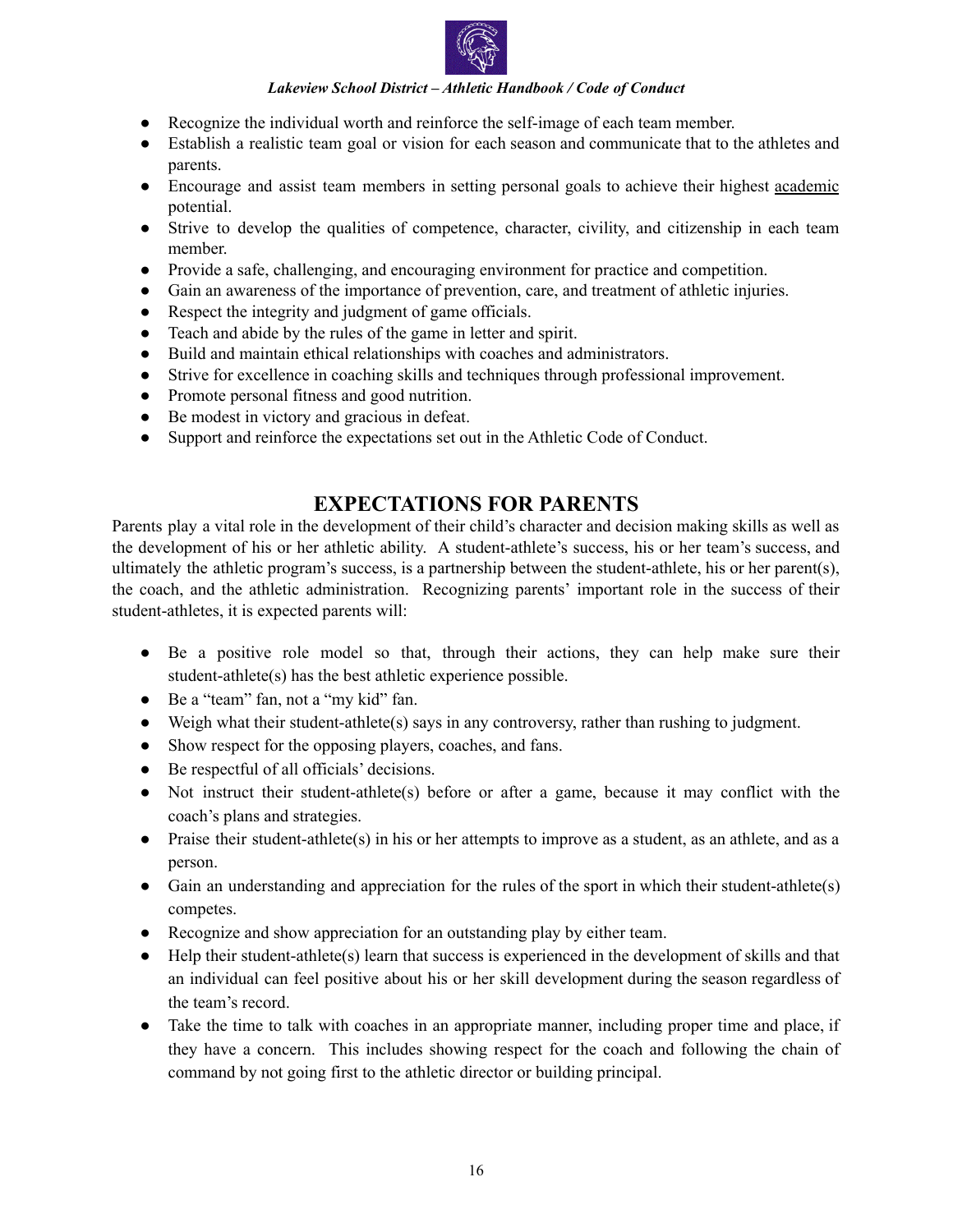

- Support the tobacco, alcohol, and other drug-free expectations of the school district by refraining from the use of any such substances before and during athletic contests.
- Support and reinforce the expectations set out in the Athletic Code of Conduct.

**Sports Registration –** All paperwork and Final Forms requirements must be satisfied before a student can participate in athletics. This consists of physicals, fees, and paperwork. If the student is trying out for an athletic team that conducts "try-outs", you must wait to pay the participation fee until after your child has been announced as a team player. If your child is cut, please know that our coaches evaluate the kids based on talent and character and usually have very high numbers. No fee is required if your child is cut. We do hope the student continues to pursue either other athletic opportunities or continues to try-out from year to year! **YOU MUST PAY THE FEE AT THE HS ATHLETIC OFFICE.** Fees cannot be accepted at the HS or MS front offices.

**Injuries and Fee Reimbursement –** Fees will be reimbursed to the parent if their child is severely injured within the first two weeks of the season. If it occurs beyond the two week mark then no reimbursement will be available. The injury must be deemed a "season ending" injury in order to receive a fee reimbursement. This a new ruled established with the 19-20 school year and on due to the inability and difficulty of reimbursing fees weeks into the season. Special circumstances can be considered and approved by the Athletic Director.

## **MHSAA STANDARDS**

**MHSAA Enrollment** – Lakeview High School, along with more than 700 Michigan high schools, is governed by the Michigan High School Athletic Association (MHSAA), which has its headquarters in East Lansing. All 23 interscholastic sports compete for state honors in post-season tournaments, which are sponsored by the MHSAA. The MHSAA issues the following summary of ELIGIBILITY RULES in order for high school athletes to be eligible to represent their school in interscholastic athletics.

**Prior Sports Determining Future Eligibility –** This is a new rule starting in 19-20. All transfer students cannot play any sport that they played at a prior school in  $9<sup>th</sup>$ -12<sup>th</sup> grade unless they meet one of the 15 exceptions. They are immediately eligible in all sports NOT played at a prior school regardless of when they enroll in the new school. Please contact the athletic office when determining eligibility and for the 15 exception rules.

**Seasons of Competition** – A student-athlete must not compete in any of the three (3) trimester seasons for more than four (4) years.

**Trimesters of Enrollment** – A student-athlete must not have been enrolled in grades nine to twelve (9-12), inclusive, for more than twelve (12) trimesters. The eleventh and twelfth (11th and 12th) trimesters must be consecutive. Participation in one (1) or more interscholastic athletic contest constitutes a trimester of enrollment.

**Undergraduate Standing** – A student-athlete must not be a high school graduate.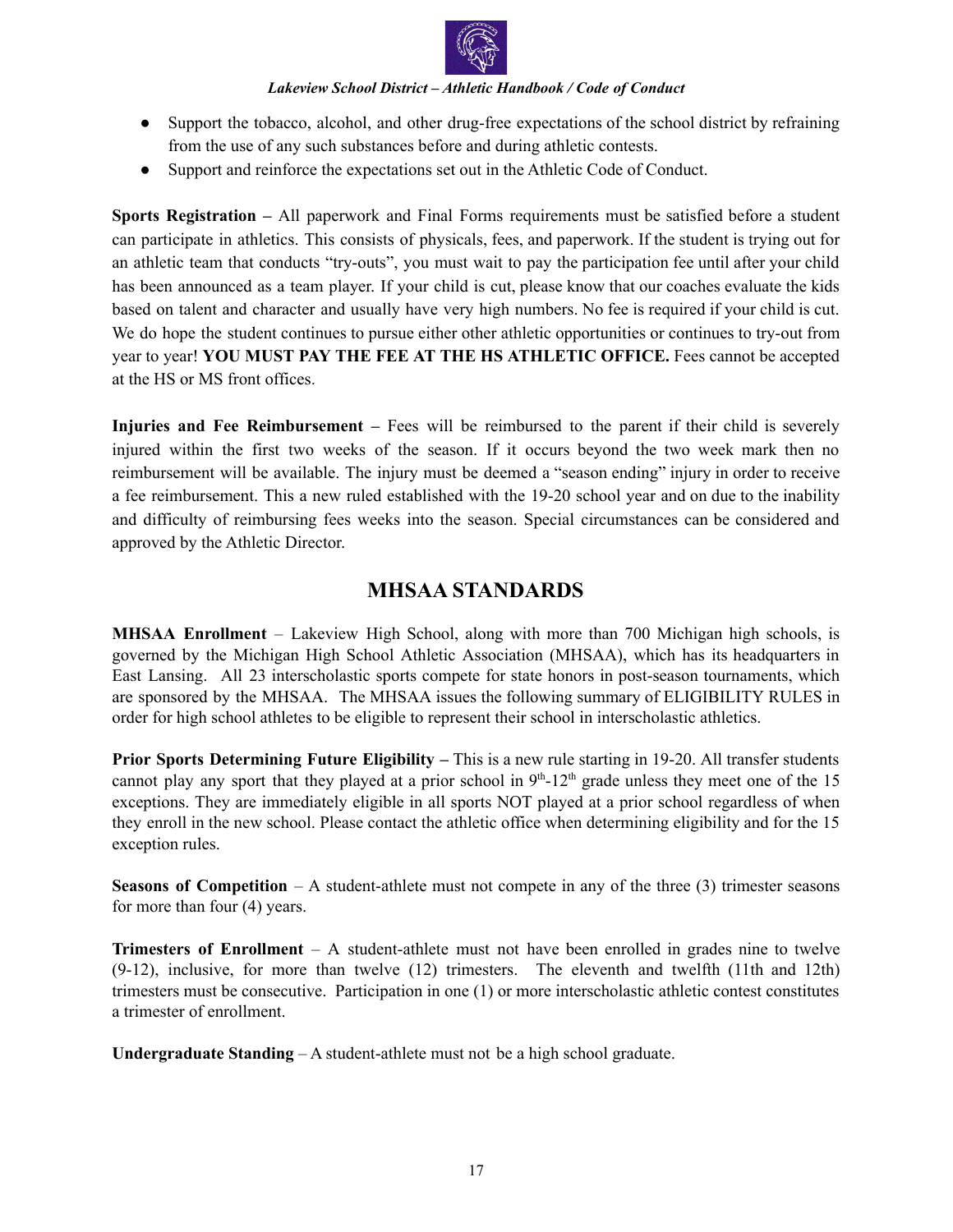

**Transfers** – In order to be eligible, a student-athlete must have moved to a new school district accompanied by the person(s) with whom he or she was previously living. Check with your principal or athletic administrator regarding transfer eligibility rules. There are many other transfer rules.

## **LAKEVIEW SCHOOL DISTRICT – MISCELLANEOUS INFORMATION**

**Dress** - Student-athletes, at all home and away athletic contests, are expected to dress in a manner that represents the Lakeview School District and the Lakeview community well. The coach will determine specifically what student-athletes will wear to, from, and during contests. In addition, each coach, with input from the captains, will determine what the student-athletes will wear during school on the day of an athletic contest. This may include team members wearing their game jerseys at school on the day of the game. Student-athletes MAY NOT wear athletic uniforms outside of the times designated by the coach.

**Dropping a Sport** - A student-athlete quitting any sport may not immediately participate in another sport until the two head coaches and the athletic director grant permission.

**Being dismissed from a Team** – Regardless of the level  $(9<sup>th</sup>, JV, or Varsity)$  it is the varsity coach's decision as to whether or not a student-athlete is to be dismissed from a team. Should that athlete be a member of a  $9<sup>th</sup>$  grade or JV team, the  $9<sup>th</sup>$  grade or JV coach must confer with the varsity coach and present his or her rationale for recommending the student-athlete be dismissed from the team. The varsity coach, along with the  $9<sup>th</sup>$  grade or JV coach if the dismissal is at that level, will meet with the Athletic Director to inform him or her of the situation and recommend a course of action. The varsity coach and Athletic Director will meet with the student-athlete and his or her parent(s) to inform them of the recommended course of action.

**College Signings –** If a student-athlete commits to a collegiate level athletic program, the athletic office is more than happy to conduct a "signing day" with the student and their family. Please contact the athletic office to organize a signing day.

**Equipment** - Student-athletes will be issued equipment with the provision that it will be returned at the end of the season. Student-athletes will accept responsibility for the cost of lost equipment. A student-athlete may not receive any awards until all issued equipment (or payment for equipment) has been returned to the coach.

Game and practice uniforms will be issued prior to the start of a season (or by contest) and are not to be worn at any time other than an athletic contest or practice unless approved by the coach. The rule for "lost equipment" as aforementioned (under equipment) applies to all game and practice uniforms.

The athletic department will not provide athletic shoes for practices or games. An athletic booster group MAY provide shoes.

The athletic department will make available locks for student-athletes prior to the start of the season. Each student-athlete must return the issued lock at the end of the season. Locks will be treated as part of the regular equipment issued. A deposit of \$10.00 is required when obtaining a lock. Refunds will be made when the lock is returned in good working order.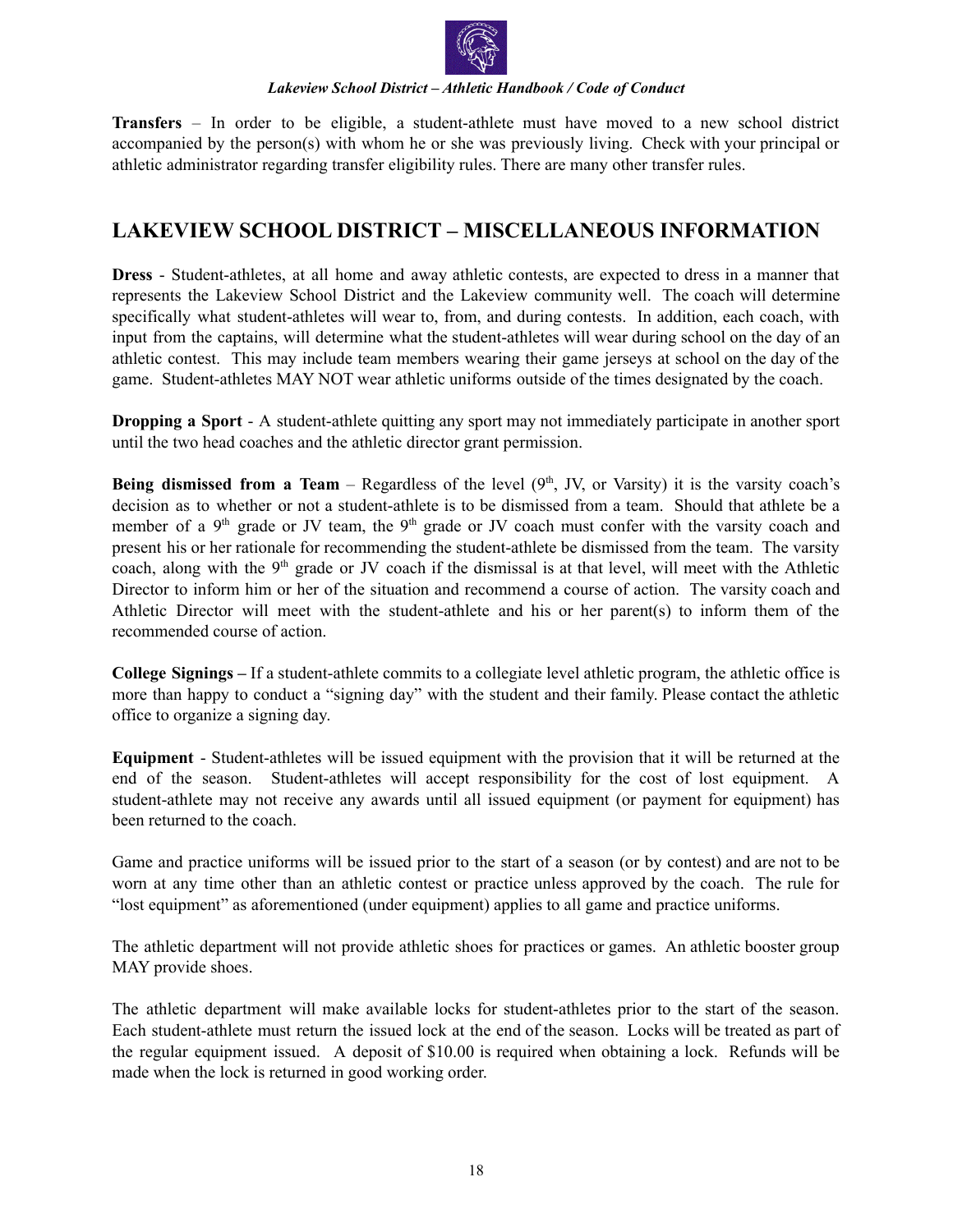

Assignment of available lockers in the locker rooms will be made prior to the start of the season. Because all lockers need to be available for the start of the next season, student-athletes are to remove equipment, return locks, and clean lockers immediately after their season ends.

**Games and Practices** – Interscholastic contests are necessary for our young men and women to best meet their potential as student-athletes. It is through cooperation with teammates and competition against other schools that opportunities for achieving the benefits of interscholastic athletics are achieved.

Practices are conducted on a five-day-a-week basis - Monday through Friday. If an athlete is to miss a practice for any reason, the student-athlete should notify his or her coach in advance. An unexcused absence from practice may result in the loss of playing time during contests. Repeated unexcused absences will result in suspension from the team for the remainder of the season. Unexcused and excused will be defined by the coach. Communication after a missed practice is deemed unexcused, unless the coach is willing to excuse the athlete.

Snow-day practices called by the coach and approved by the administration will always be held on an optional basis for the student-athlete.

**Medical Release** – Once a student-athlete is under a doctor's care for any extended injury or illness, he or she must obtain a written release from a physician indicating "fitness to return" to practices and/or games. This release must be on file with the coach.

**Participation in More than One Sport or Extracurricular** – A student-athlete may participate in one or more sports in the same season under the following conditions:

- 1. The student-athlete chooses to participate in two sports.
- 2. The parents approve.
- 3. Both coaches involved approve.
- 4. The administration is aware of the details and approves.
- 5. Any conflicts with events are worked out within the first two weeks of the season and/or school year. Please see conflict policy stated on page 10.
- 6. All of the above conditions are met prior to the first regular season contest of the two sports in question.

**Participation Fee** – Student-athletes are assessed an \$80 ( $1<sup>st</sup>$  sport) and 75 ( $2<sup>nd</sup>$  sport) participation fee when they register. The  $3<sup>rd</sup>$  and  $4<sup>th</sup>$  sports are free. The fee is to be paid prior to the start of participation but after the "try-out" period if the sport conducts try-outs. The accumulated fees may not exceed \$450 for any family with more than one student-athlete participating in middle school and high school athletics. The student-athlete fee max is \$150. Please see our office for Free and Reduced Lunch Fee prices.

**Physical Examination** – Student-athletes must pass a satisfactory physical examination for the school year in which they are participating. A record of this examination must be on file in the high school office. A student-athlete may not practice until a valid Lakeview School District physical examination form (signed by physician and parent) is on file with the coach. Exams for the next school year must be completed after April 15<sup>th</sup>.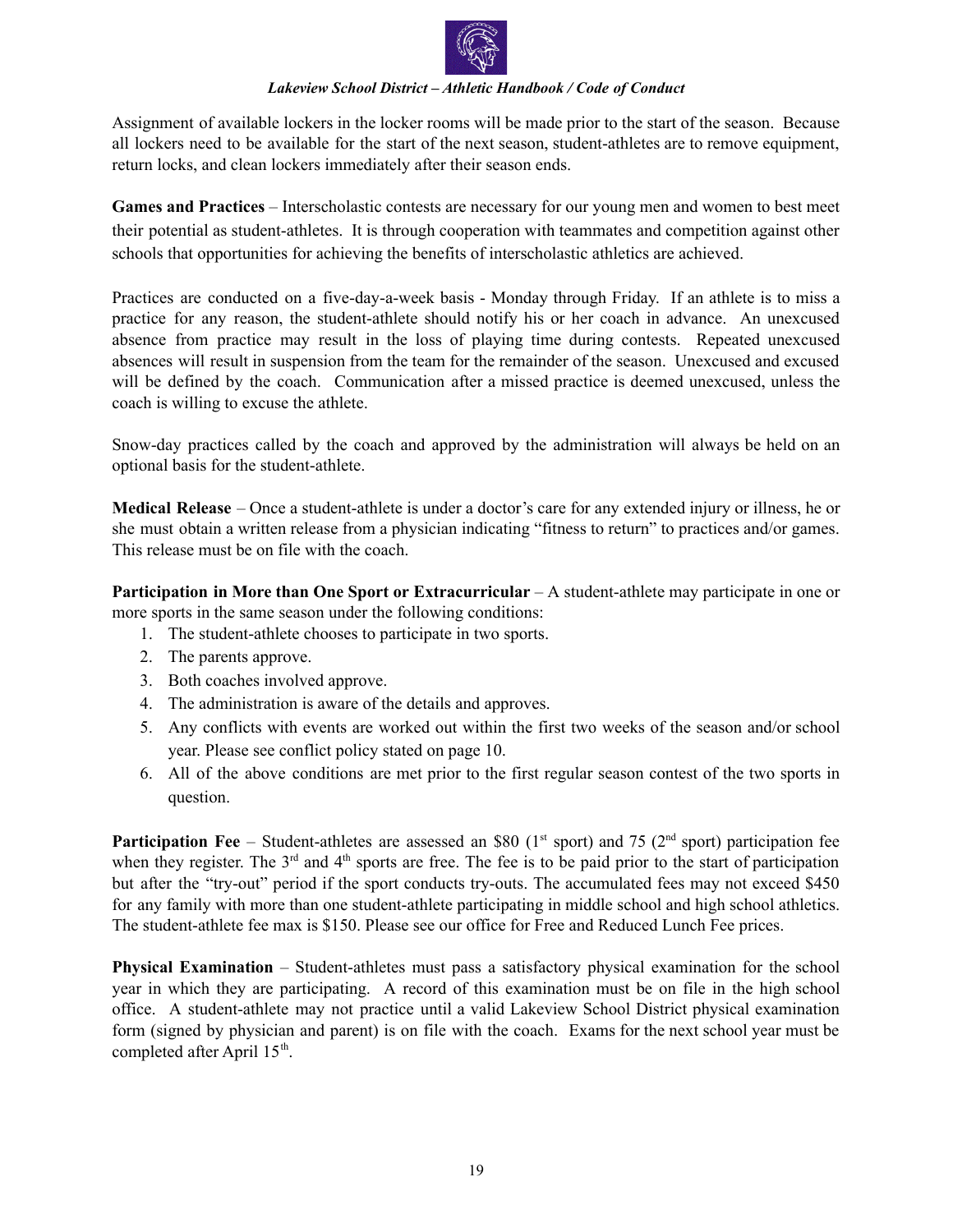

**Weather Alerts** – Each district school building will hold a minimum of 10 fire drills and two tornado drills during the school year as required by State Law. Teachers will review the procedure for fire and tornado drills with student-athletes during the first days of school. The procedures will be posted in each classroom.

Severe Weather Terms:

TORNADO WATCH: Conditions are favorable for the formation of a tornado. TORNADO WARNING: A tornado has been sighted in the area.

During a "Watch" building principals will monitor the weather conditions provided by the Emergency Broadcasting System and the following will occur:

- 1. Pupils will be dismissed at the regular time.
- 2. K-8 after-school activities will be canceled.
- 3. 9-12 activities may continue with the coaches and athletic director monitoring weather conditions.

During a "Warning"

- 1. Pupils will not be sent home but will be kept in their respective buildings and stationed in designated "safe areas" until the warning is lifted.
- 2. If the warning is received during the time busses are loading, pupils will be returned to the buildings until the "All Clear" is announced.
- 3. Parents are asked not to telephone the school or drive to buildings during the "Warning" condition, because of the need to keep lines of communication open.
- 4. Parents are urged not to pick up student-athletes during a warning because student-athletes are required to remain in a designated tornado shelter area.
- 5. 9-12 activities will be cancelled and safe shelter will be provided.

## **LAKEVIEW HIGH SCHOOL – MISCELLANEOUS INFORMATION**

**Age** – High School student-athletes must be under nineteen (19) years of age at the time of the contest unless the student-athletes' nineteenth (19th) birthday occurs on or after September 1 of the current school year, in which case the student-athlete is eligible for the balance of that school year.

Middle School student-athletes must be under fifteen (15) years of age at the time of the contest unless the student-athletes' fifteenth (15<sup>th</sup>) birthday occurs on or after September 1 of the current school year, in which case the student-athlete is eligible for the balance of that school year.

**Awards** - Student-athletes must not accept any award for athletic performance other than an emblematic award. The value of an emblematic award may not exceed twenty-five dollars (\$25). Student-athletes must meet the following standards before receiving an award:

1. Complete the season as a team member in good standing - as determined by the head coach.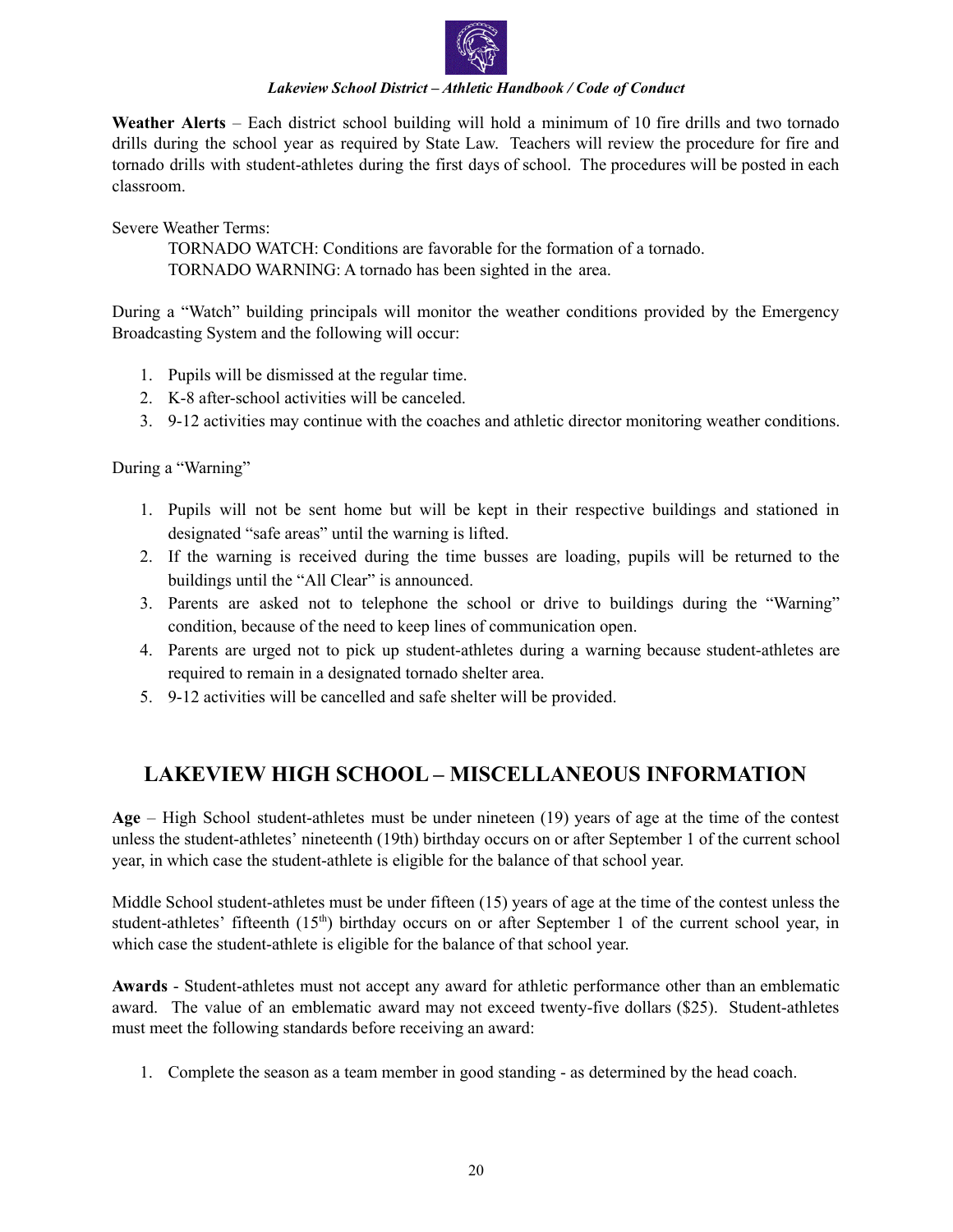

2. Participate and contribute to the success of the squad - as determined by the head coach. The head coach will determine specific criteria for participation and contributions necessary to earn an award in any sport.

Receiving an award in any sport is at the discretion of the head coach.

Varsity Awards for  $1<sup>st</sup>$ ,  $2<sup>nd</sup>$ ,  $3<sup>rd</sup>$  and  $4<sup>th</sup>$  year award winners will be provided. All first year Varsity award winners will receive a varsity block "L", the Spartan head and numerals will be available upon request and are presented one time in a student-athlete's high school career.

**Scholastic Athletic Award:** This award goes to the senior student-athlete who best exemplifies achievement in the areas of athletic participation, scholarship, and citizenship. Guidelines for this award are as follows:

- 1. Significant contributions during athletic participation.
- 2. An outstanding GPA over a four-year high school career.
- 3. Excellent citizenship in and out of school.

The recipients of this award, both male and female, are determined by a vote of the coaching staff and administration and are recognized at the Senior Awards Assembly each spring.

**Athlete of the Year Award:** This award goes to a male and female student-athlete having earned varsity letters during their high school careers. Generally this award goes to seniors. Guidelines for this award include:

- 1. Exemplary athletic ability and contribution to the total athletic program at Lakeview High School.
- 2. A person displaying high character and who is in good standing with the school athletic department.
- 3. The student-athletes who have contributed most to the overall success of athletics at Lakeview High School, whether participation has been in one, two, or three sports.

The athletic department endorses four "special" awards for each VARSITY team. These "special" awards have been determined as follows:

- **Duane Stebleton MVP -** This award is presented to the team's most outstanding student-athlete as defined by contributing the most to the overall success of the team while demonstrating an exemplary attitude.
- **Ted Thomas Sportsmanship -** This award is presented to the student-athlete who best demonstrates the concepts of sportsmanship and fair play.
- **Karl Randalls Best Competitor -** This award is presented to the student-athlete who "comes to compete" from start to finish, never gives up, and demonstrates tenacious determination.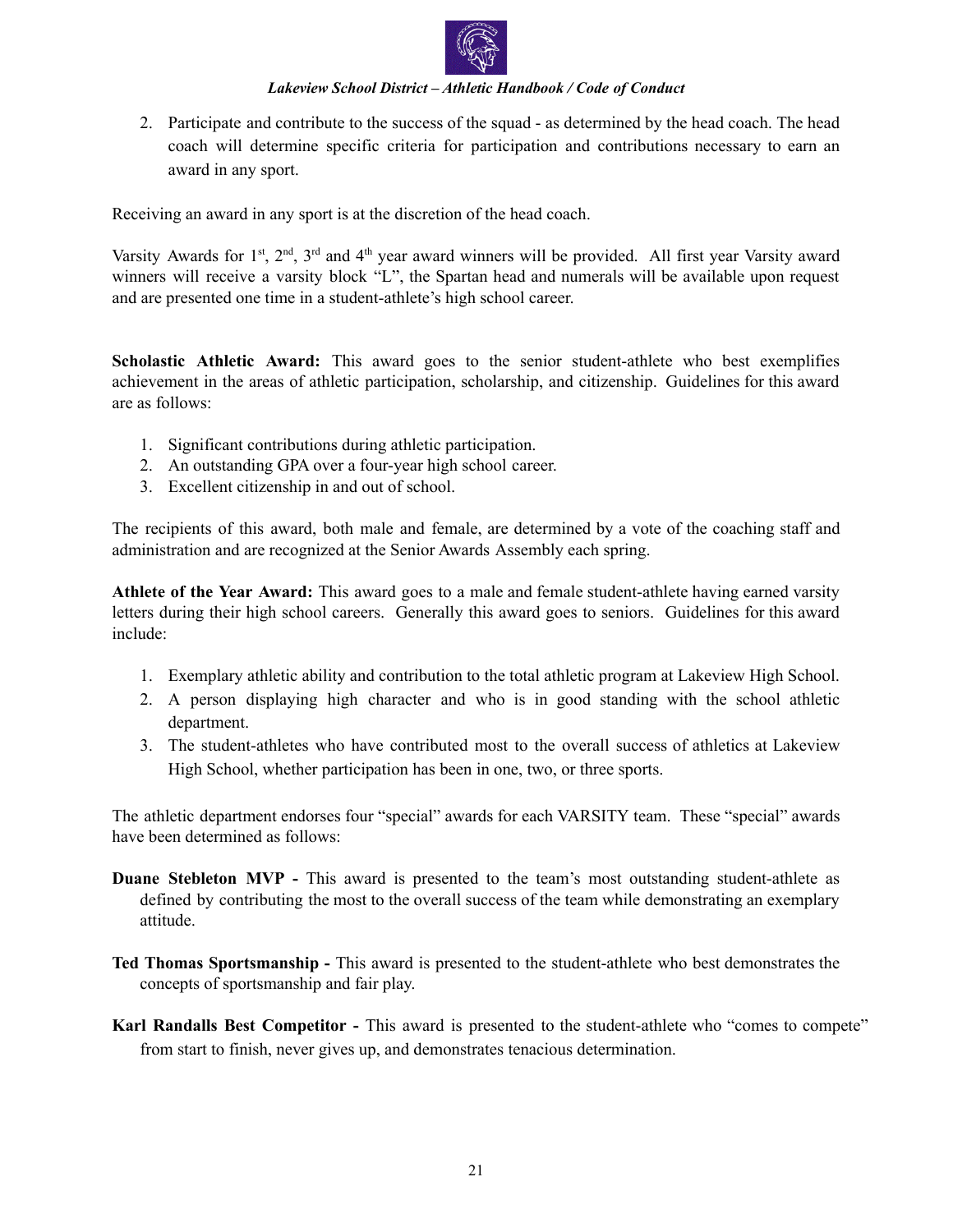

**Gary Beard Most Improved -** This award is presented to the student-athlete who displays the most improvement from the beginning to the completion of a season.

**Limited Team Membership** – A student-athlete who, after participating in an athletic contest or scrimmage as a member of a school athletic team, participates in any athletic competition that is not sponsored by his or her school and that is in the same sport during the same season shall immediately become ineligible for a minimum of three (3) contests/days of competition and potentially the remainder of that season in that school year. The following exceptions to this regulation will apply:

During a season, an individual may participate in a maximum of two (2) individual sport meets or contests in that sport while not representing his or her school.

A student-athlete participating in any sport under MHSAA jurisdiction shall not compete, at any time, in any of the following events:

- 1. "All-Star" contests, regardless of the method of selection;
- 2. "All-Star" fund-raising events or similar exhibitions that involve contestants other than the student-athletes and faculty of the student-athlete's school;
- 3. Any event that is, or purports to be, a national high school championship or the qualification thereof; participation in such a contest by a high school student-athlete shall cause that student-athlete to become ineligible for all interscholastic athletics for a maximum period of one (1) year of school enrollment from the date of the athlete's last violation of this regulation.

## **Conferences**

MICHIGAN HIGH SCHOOL ATHLETIC ASSOCIATION Lakeview High School is a member of the Michigan High School Athletic Association (MHSAA) and abides by all of their rules and regulations. Application for membership in the MHSAA is made by individual Boards of Education. Participation in this organization is voluntary. The MHSAA, in its modern form, was founded in 1924 to exercise control over the interscholastic athletic activities of all schools in the state through agreement with the Superintendent of Public Instruction. In 1977 an Attorney General's opinion indicated that by action of local school districts, their schools may join an association, but the district is responsible for rule enforcement. All public school districts and nearly all non-public schools have voluntarily joined the MHSAA on an annual basis and have agreed to enforce the rules and regulations. The fourteen elected and four appointed members to the Representative Council of the MHSAA represent many segments of the state's secondary schools. The primary function of the Council is to maintain rules and regulations that insure fairness in competition for the student athletes and a balance with education. The Council continues to respond to requests for rule modifications from member schools, appointed committees, and coaches' associations. The Representative Council has attempted to seek the greatest good for the greatest number and to insure that competition is conducted in a sportsmanlike atmosphere.

THE SOUTHWESTERN MICHIGAN ATHLETIC CONFERENCE Lakeview High School is a voluntary member of the SMAC Conference. The value of membership in the conference is the aid it renders in the arranging of schedules, equalizing competition, conducting league championships, and generally upgrading the program of member schools through the establishment of conference standards